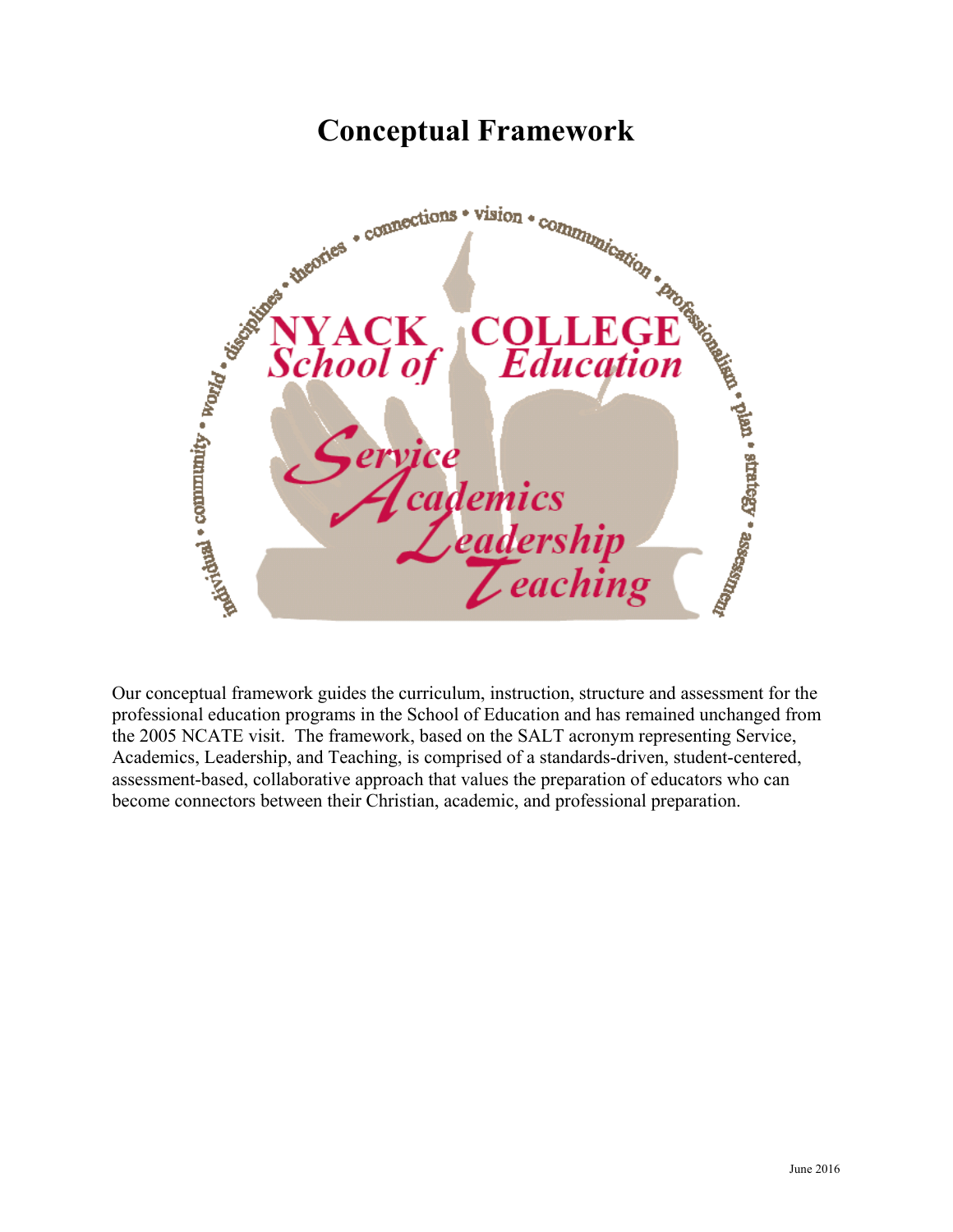# **The Professional Education Unit and its Mission**

Nyack College aspires to foster intellectual development, social responsibility, and spiritual growth, as represented by the college motto *Pursuing Truth and Preparing for Service*. To fulfill these aspirations, the unit is committed to the preparation of professional educators who are knowledgeable of professional standards, devoted to their faith, skilled in assessment, pedagogically competent, life-long learners, and capable of working effectively with diverse populations in a constantly changing global community.

Therefore, it is the mission of the School of Education to *prepare and equip teacher candidates spiritually, intellectually, and socially to provide ethical, exemplary, equitable instruction to a diverse student population in a variety of cultures, contexts, and communities.*

# **Conceptual Framework Design**

*"You are the salt of the earth..." (Matthew 5:13)*

The conceptual framework of the School of Education reflects a set of beliefs and expectations that guide our professional education program, and is represented by the SALT conceptual framework that focuses on the central aspects of the college goals and this unit's mission statement. Its integration across and within programs has strengthened since the last report. Our conceptual framework is organized around four strands of competence for teacher candidates: understanding the impact of culture—**service**; acquisition of a knowledge base—**academics**; a vision for improvement—**leadership**; and development of pedagogical skills—**teaching**. At the center of the four strands of the conceptual framework is a deep concern on the part of the faculty for the spiritual, intellectual and professional development of the teacher candidate.

The unit's conceptual model reflects both content and process. Each strand represents an essential component of the professional education model and is further refined through the identification of indicators of competence within each strand. The **Service** component addresses the importance of the individual and group in a variety of cultures, contexts and communities. **Academics** emphasizes professional teacher preparation in disciplines, theories, and connections. **Leadership** links the teacher candidates' shared vision, effective communication skills, and professional development, as they serve communities. **Teaching** stresses the preparation and equipping of teacher candidates to demonstrate reflective planning, collaborative teaching strategies, and effective assessment practices. Each component of the conceptual framework informs and defines the others. These four components are girded by our underlying philosophy regarding the development and application of the conceptual framework.

Matthew 5:13 provides the inspiration for the SALT acronym used in the conceptual framework. Teacher candidates are instructed to be "the salt of the earth." This summarizes the belief that candidates and professional faculty in the School of Education strive to become, by God's grace, individuals who reflect the properties of salt. They are to season and enrich the lives of others. They are to become the preservative of hope and encouragement to others. They are to become a healing agent serving others who need help overcoming the difficulties of life. The SALT acronym reflects the Nyack College theme through its emphasis on pursuing truth (academics) and preparing candidates for service (service, leadership and teaching).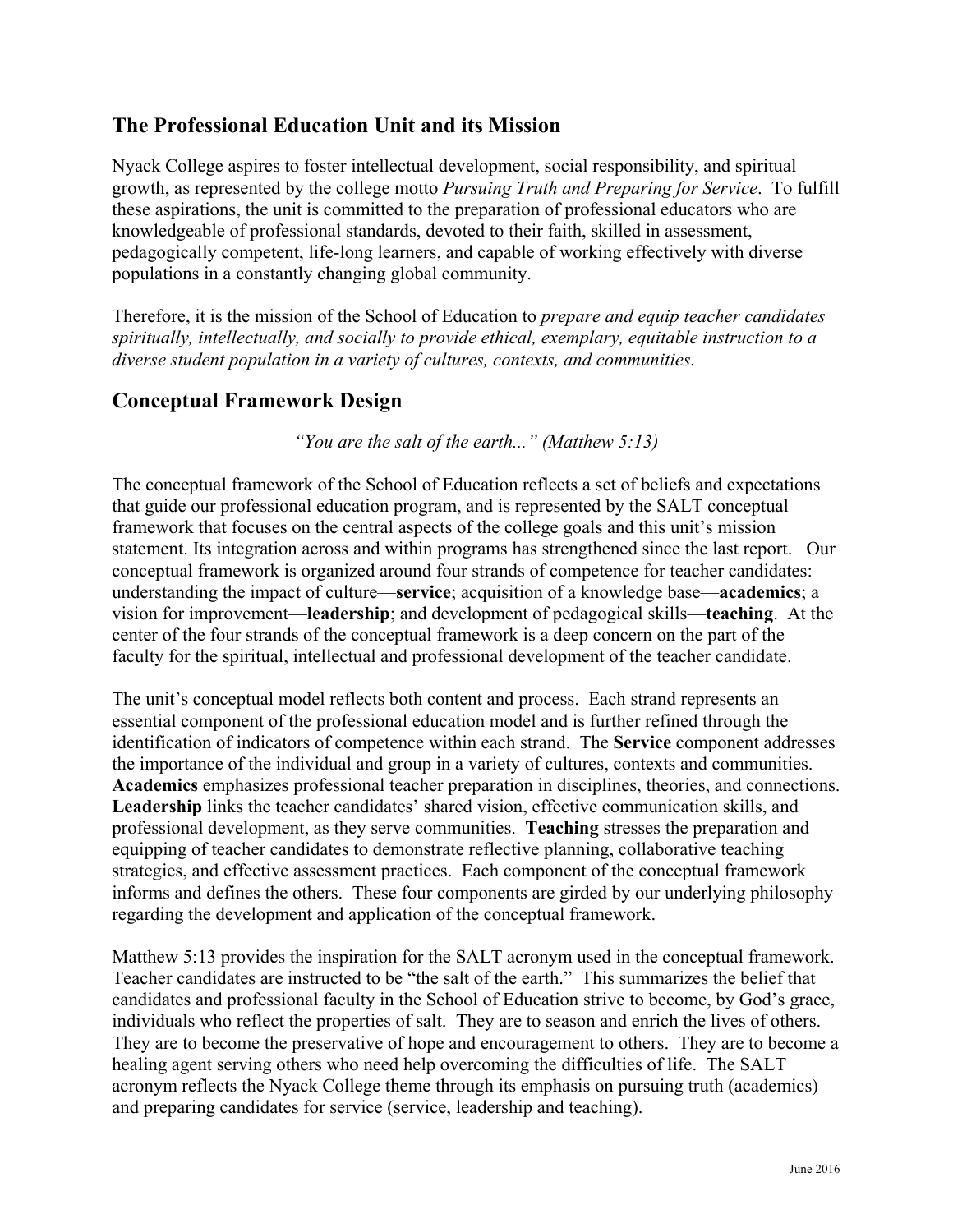# **Shared Vision and Underlying Philosophy**

The unit shares the vision of the college to develop candidates who pursue truth and are prepared for service. The core value of the college to emphasize the integration of faith, learning, and personal transformation is central to the underlying philosophy of the unit. Teacher candidates are prepared using the lens of evangelical Christianity to focus content and pedagogy in order to become capable, caring, reflective professional educators serving communities throughout the world or around the corner.

The core values of Nyack College are present in the philosophy and goals of the unit. The college seeks to exalt Jesus Christ and fulfill its mission by being:

- **Socially Relevant:** Preparing students to serve in ministerial, educational, healing, and community-building professions.
- **Academically Excellent:** Pursuing academic excellence in the spirit of grace and humility.
- **Globally Engaged:** Fostering a global perspective within a multi-ethnic and multicultural Christian academic community.
- **Intentionally Diverse:** Providing educational access and support to motivated students from diverse socioeconomic backgrounds.
- **Personally Transforming:** Emphasizing the integration of faith, learning, and spiritual transformation.

The professional faculty of the unit believes several fundamental values for educators are derived from a Christian worldview. These values are embedded in the SALT conceptual framework.

*Service* expresses the belief that teacher candidates are to be focused on others rather than themselves. This belief moves the candidate from a teacher-centered approach to a studentcentered model of teaching and learning, one that includes service to family and community. Candidates are called to have servant hearts and to use their knowledge, skills, and dispositions to positively transform their school, community, and world. In this way candidates reflect A. B. Simpson's founding principles for Nyack College in 1882 that are best expressed by Jesus' words found in the Gospel of Mark, "If anyone wants to be first, he must be the very last, and the servant of all." (Mark 9:35).

*Academics* is the pursuit of truth, which begins with a knowledge and understanding of God and leads to spiritual and moral understandings, as well as values the traditional content and pedagogical knowledge. The School of Education teaches candidates that "The fear of the Lord is the beginning of wisdom, and knowledge of the Holy One is understanding." (Proverbs 9:10) It follows that teacher candidates must meet a stringent core curriculum and content specialization. This produces a candidate not only well rounded in the liberal arts, but also competent in a variety of disciplines. The candidate also possesses an expertise in a selected field of study, understands the theoretical underpinnings that support educational advancement, and sees the connection, or integration, of content, theory and practice. Education courses build on the footings of content (and theory) and interconnect to provide knowledge and understanding of the teaching and learning process. Foundational to the understanding of both content and pedagogy are the moral and ethical perspectives that inform dispositions. Candidates are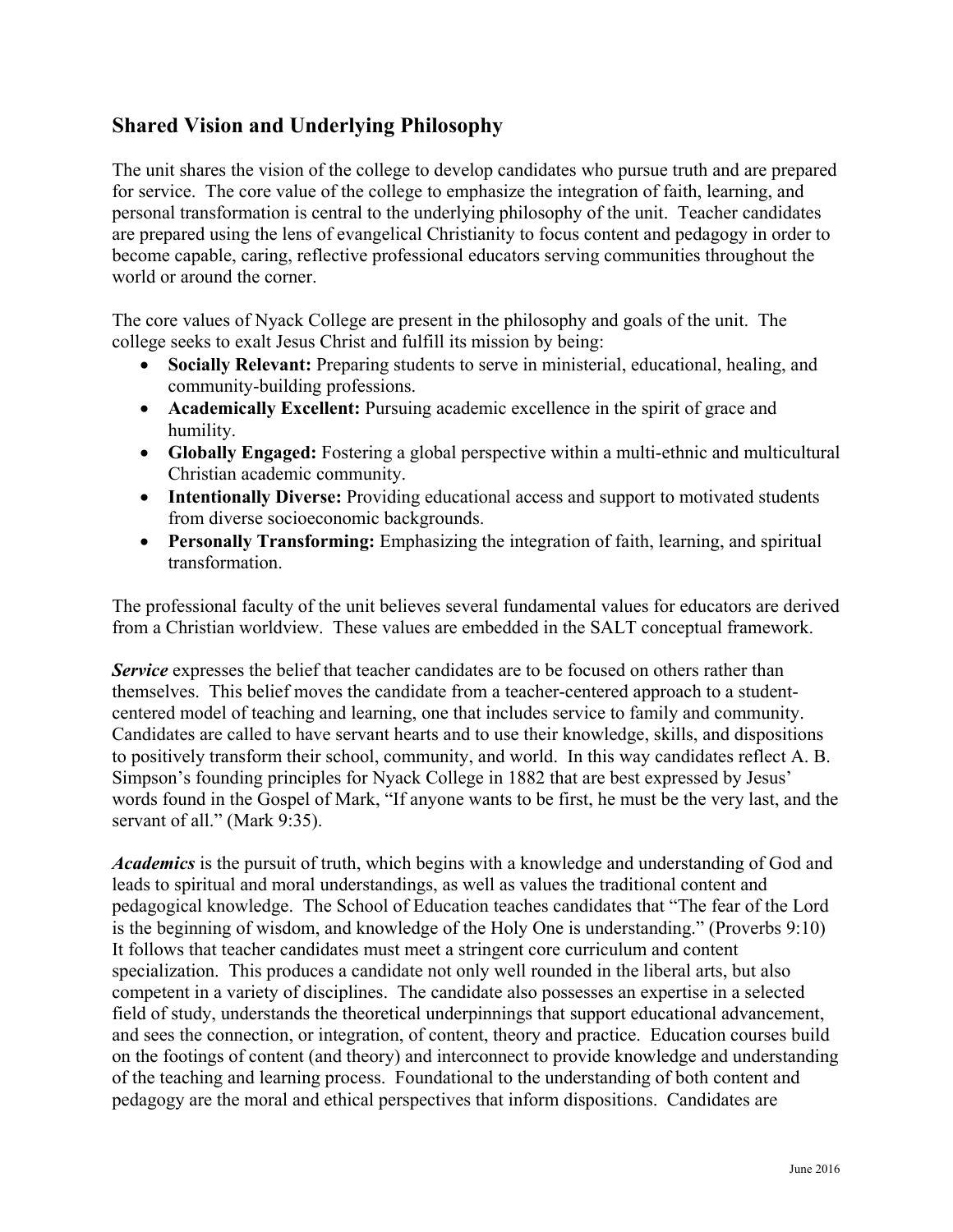prepared to use the tools of learning and inquiry to integrate strands of technology, and to assimilate pedagogy and content into practice.

**Leadership** in a servant model is by example. Professional faculty and candidates endeavor to model the behaviors and dispositions born of the values and morals of the Christian life. Candidates are encouraged to follow the injunction of St. Paul: "I urge you to live a life worthy of the calling you have received." (Ephesians 4:1) These values give vision to leadership based on principles of equity and diversity that transform school and community. Candidates follow a higher calling and become agents of transformation upon graduation. They are expected to be role models personally and professionally, communicating by actions and word the values that drive them to serve others before themselves. As educators, they are expected to have a vision to serve a diverse student population and provide students with opportunities to become successful individuals in a global community.

**Teaching** is developing the capabilities of the individual. All individuals are valued as God's special creation and, as a result, are valued for who they are and what they can become. This is modeled after the concern God has for the teaching of each individual as reported by the Psalmist: "I will instruct you and teach you the way you should go." (Psalm 32:8) Effective teaching is a thoughtful process that assesses and reflects on past performance and informs future practice. The teacher strategically balances the science of pedagogy with the art of addressing the individual need of each student through appropriately differentiated instruction. Teachers establish a collaborative classroom environment, where success of all students is equally important, and a nurturing climate that reflects high expectations, equity, and compassion.

The SALT conceptual framework clarifies the unit's values and beliefs, and establishes a standard of excellence for teacher candidates and for ongoing professional program development and improvement.

# **Unit Purposes and Goals**

The purpose of this unit is for its candidates to acquire necessary knowledge, skills, and dispositions to become effective professional educators as described in our mission and philosophy statements. Educators take active responsibility for discerning what and *how* they teach, as well as the broader goals of education toward which they are striving. They take careful responsibility for the development of the critical and creative abilities of their students. As caring practitioners and social agents reflecting Christian values, teacher candidates are expected to demonstrate a respect for the dignity and worth of the individual and the pluralism of community accompanied by compassion and service.

Therefore, it becomes the goals of this unit to:

# *Service*

- Equip candidates with a competency in working with diverse student groups by the use of effective teaching methods.
- Instill within the candidates sensitivity to individual and cultural diversity as they work within a variety of contexts and communities and understand the benefits of partnering to improve education.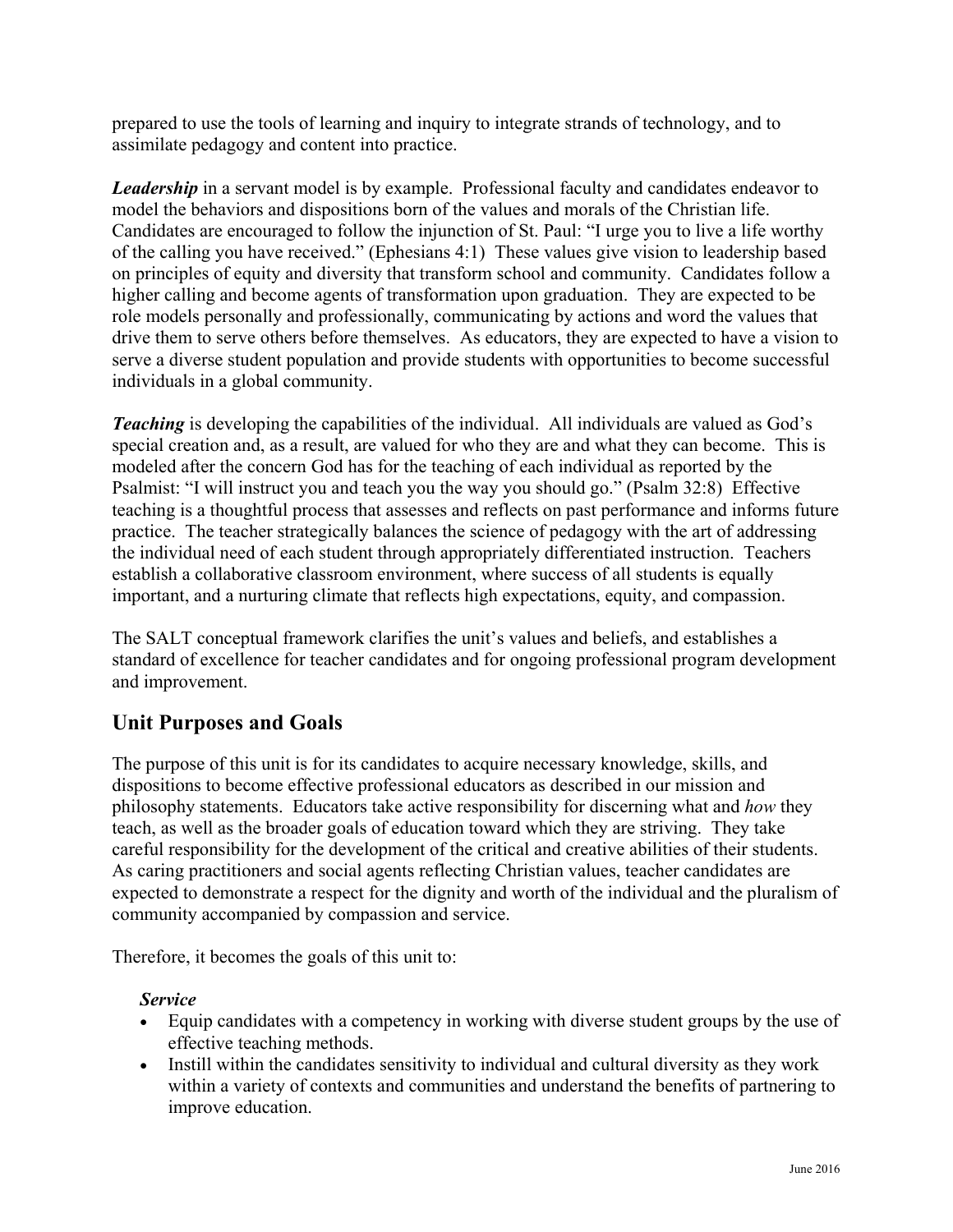• Guide candidates to an understanding of the impact of teaching on the greater community and the world.

## *Academics*

- Enable candidates to articulate and apply appropriate competency-based standards and principles addressing teaching, curriculum, assessment, equity, and technology, and to demonstrate the associated ethical dispositions.
- Empower candidates to articulate, demonstrate, and value the interconnectedness of academic standards, dispositions related to academics, and the broad philosophical connections, resulting in well-rounded academic preparedness for the teaching profession.
- Prepare candidates with research-based understandings and skills to create a bridge among educational theory, research, and practice in response to the educational, social and psychological needs of society.

## *Leadership*

- Develop candidates as transformative leaders as they envision and implement a nurturing, stimulating, inclusive, international environment for students, schools and communities.
- Prepare candidates to effectively communicate with diverse populations in a variety of media and modes, as they voice ethical dispositions regarding issues of justice, access, and equity while employing a filter of a Christian worldview.
- Engage candidates in professional growth activity so they may respond to educational needs of diverse learners, schools and communities with insight, vision and collaborative effort.

# *Teaching*

- Develop candidates who are able to design, implement, and evaluate appropriateness of instruction and refine practices.
- Prepare candidates willing to work strategically together with professional partners, colleagues and community to facilitate the implementation of collaborative learning environments in professional education and P-12 settings.
- Equip candidates with an understanding of effective ways to utilize appropriate assessment-based approaches for the improvement of student learning and educational practice.

# **Knowledge Base**

The professional education model at Nyack College is premised on the belief that educational growth must be continually refined through ongoing service, learning, leadership, and teaching. Drawing from Michael Fullan (1993), the unit strives to develop a professional education model that will "make a difference in the lives of students, regardless of background, and to help produce citizens who can live and work productively in increasingly dynamically complex societies" (p. 36). In addition, teachers for the  $21<sup>st</sup>$  century should "promote meaningful learning on the part of students, teachers, and schools and to equalize access to educational opportunity" (Darling-Hammond, 2010, p. 279).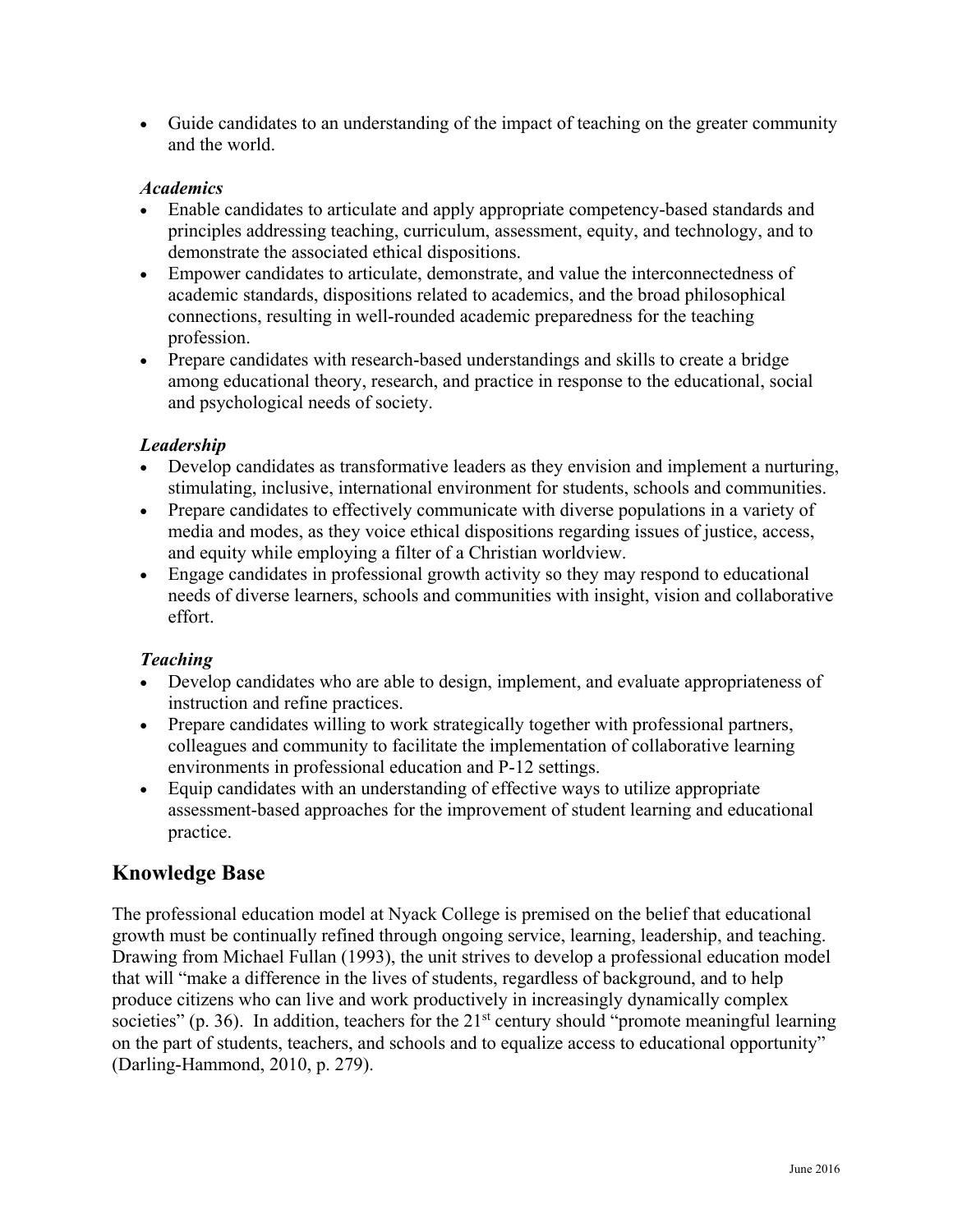The candidates advance from novice to professional through a continuing interrelated cycle of serving, learning, leading and teaching as they acquire a more refined repertoire of educational practices incorporating the content knowledge, skills, and dispositions presented in professional education standards. Bransford, Darling-Hammond, and LePage (2005) posit a model for Preparing Teachers for a Changing World (p. 11) which embeds the above cycle and defines teaching as a profession that fosters learning in a democracy. Concurrently, candidates develop a social responsibility and spiritual purpose regarding the nature of the profession and the roles and responsibilities of the practitioner within the profession to bring Fullan's (1993) statement to a reality.

## *Service*

Educators must recognize and respect diversity as a strength and, therefore, commit themselves personally and professionally to serve diverse populations within the school and community (Irvine, 1992, Gay, 2000). For this to be addressed effectively, the approach to diversity must be contextualized; that is, diversity must be embedded in the social and cultural environment of students. Banks et al (2005) suggest that "teachers must be aware of and be prepared to influence the structural conditions that determine the allocation of education opportunity within the school" (p. 233). Recognizing this essential, Solomon and Levine-Rasky (1996) encourage teacher preparation programs to focus on studying education in its social context, critically examining present curricular practices, integrating studies of multiculturalism, diversity, and social differences into the mainstream of practice, and providing a link between social action and teacher education. Therefore, our paradigm embraces an inclusive approach to learning and teaching that mandates working with all students in a competent and equitable manner, respecting the diversity and special needs of each individual learner (Darling-Hammond, 1997, 2010).

Learning best thrives where it is supported by community (Carter, 1996; Wink and Putney, 2002, Darling-Hammond, L. & Baratz-Snowden, 2005). Wenger (2002) elaborates on the importance of the context of community: *collaboration with students, teachers, administrators, parents, and community* that form and surround their classrooms and allows them to put their growing knowledge in practice, *joining theory and practice* to form praxis (p. 10). Furthermore, Darling-Hammond (2010) describes a "teaching and learning system" in which "well-prepared teachers work in concert around a thoughtful, high quality curriculum, supported by appropriate materials and assessments. Furthermore, these elements of the system are designed to help students, teachers, leaders and the system as a whole continue to learning and improve" (p. 164). Therefore, the building and reshaping of a community of learners and stakeholders is critical to the success of our efforts to improve learning and teaching in the schools. This imbues two crucial considerations: first, educators must possess a sensitivity to individual and cultural diversity, as well as equity and social justice, when working within a variety of contexts and communities; and second, the benefits of partnering to improve education must be understood and valued by educators and stakeholders. Gideonse, et al (1993) believes that educators and community stakeholders must see themselves as valued mutual contributors in the development and attainment of a vision, as well as realize the attainment of shared purposes.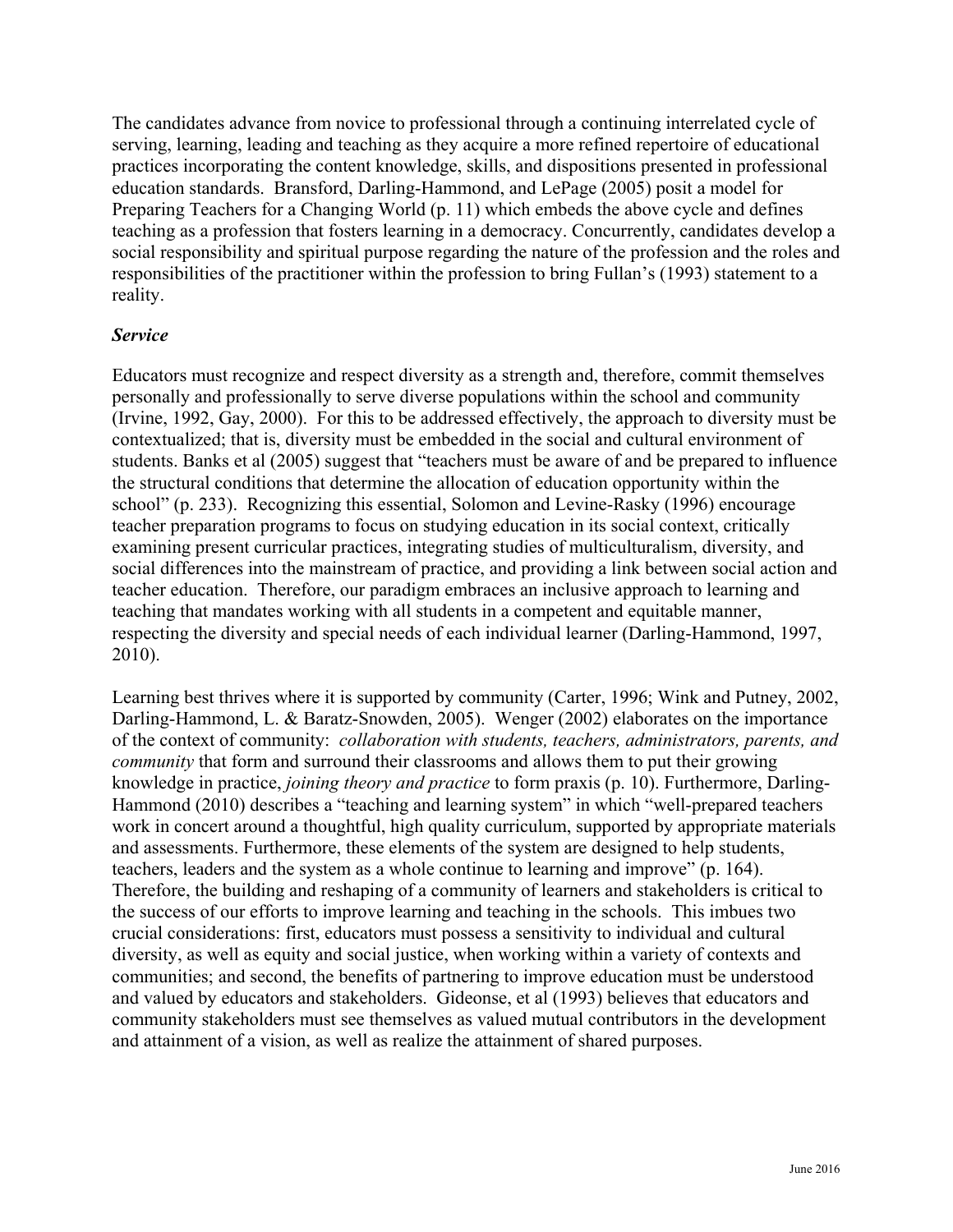#### *Academics*

The unit requires that teacher candidates meet a stringent core curriculum and content specialization. Darling Hammond (1997) and Brophy (1986) report that student achievement is significantly affected by teacher knowledge and skill level. Candidates who are both well rounded in the liberal arts and competent in a variety of disciplines will regularly use their knowledge base when designing and assessing learning activities. The Unit has moved toward the integration of NYS Common Core Standards (CCSC) (approved June 2010) across all programs. Teacher knowledge limits what students are able to learn (Goldhaber and Brewer, 1996). Educators, as described by Vukelich and Wrenn (1999) and Shulman (1986), are transformative intellectuals who take active responsibility for their professional preparation along with the pursuit of truth as lifelong learners. The educator who values lifelong learning recognizes that societal survival is dependent upon the ability and inclination of students to learn and contribute in ways that are life sustaining and enriching. Thus, educators must be knowledgeable about a range of content and also must understand and value the content likely to be a part of their instructional curriculum. Furthermore, they "must make this content accessible to learners by having a flexible understanding of subject matter married to an appreciation for how students learn" (Bransford et al, 2005, p. 36). Therefore, the candidate possesses expertise in a selected field of study, understands the theoretical underpinnings that support educational advancement, and sees the connection, or integration, of content, theory and practice.

Foundational to the understanding of both content and pedagogy are the moral and ethical perspectives that inform dispositions. Noddings (1992) expresses this when she proposes that the main goal of the school is not just academic but "should be to promote the growth of students as healthy, competent, moral people" (p. 12). Noddings (1997) expands the mission of schools in the twenty-first century "should be to produce competent, caring, loving and lovable people" (p. 28). Likona and Davidson (2005) report that there is a national consensus that character is needed; students doing their best academic work as well as doing the right thing and living a life of purpose. Subject knowledge is important but does not stand in isolation of understanding of the purposes of knowledge and the impact on relationships knowledge might impart.

A student-centered professional education model incorporates what Sykes and Plastrik (1993) identify as necessary connections between essential types of knowledge vital to expert teaching: 1) knowledge of other disciplines, 2) characteristics of learners, and 3) authentic problems where such knowledge serves as a resource. Cochran-Smith and Lytle (1999) further elaborate approaches to knowledge development which foster reflective practice in teacher candidates: 1) knowledge for practice, 2) knowledge in practice and 3) knowledge of practice. A major premise of the unit's model is that for candidates to develop effective reflective practices, they must be engaged in developmental professional practice in authentic contexts. For this to occur effectively, the integration of content knowledge, pedagogical knowledge, and general knowledge is one of the primary goals of our professional education model. The creation of collaborative schools provides additional opportunities for this type of integration. As candidates work with master teachers in schools, they are developing skills in integrating content knowledge with effective pedagogical practices.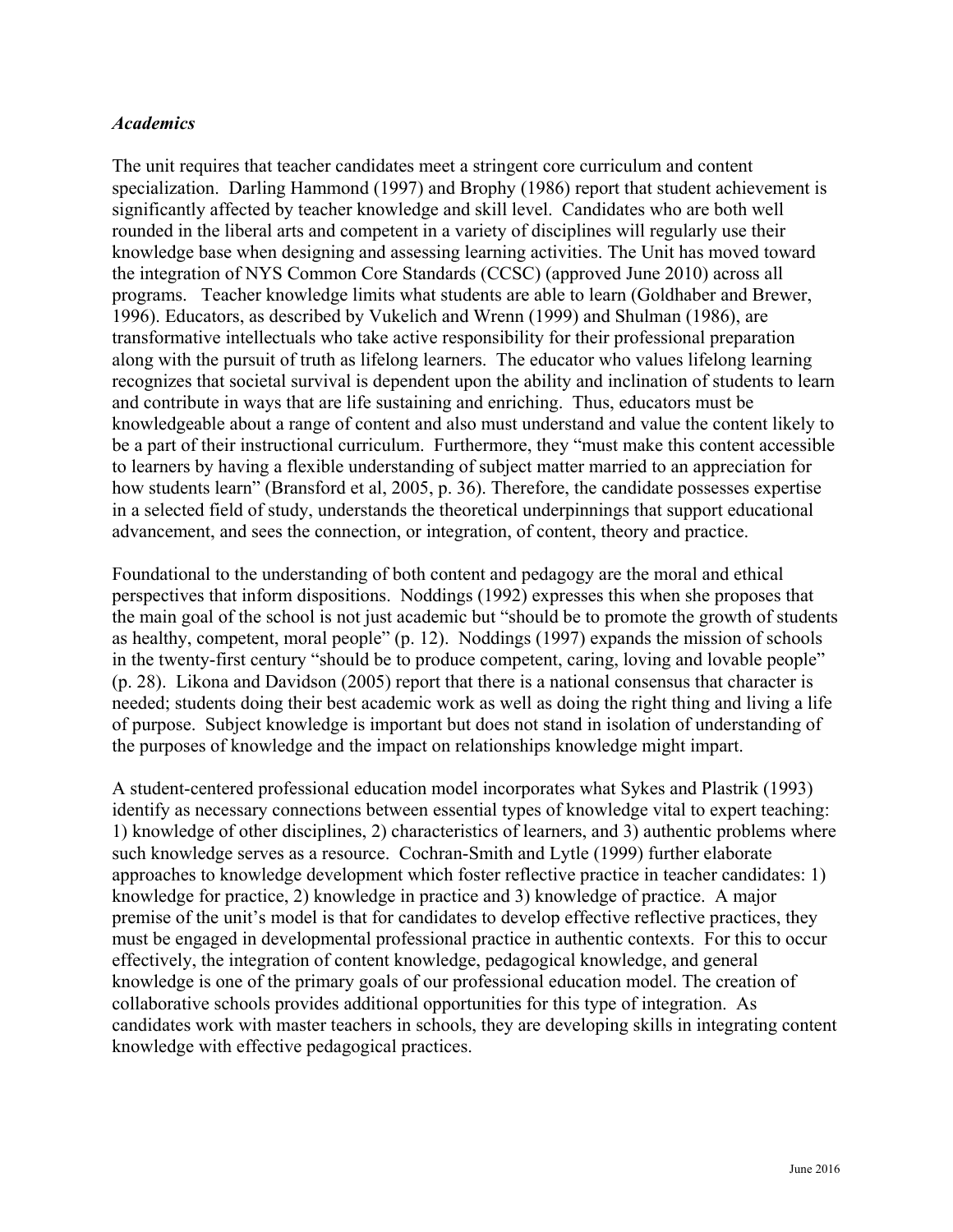It is important that educators blend theory and practice in order to become effective practitioners. The educator who extends his or her knowledge based on empirical, qualitative, quantitative, and other research efforts is more able to help formulate advancements and developments needed to improve learning and practice (Shulman, 1987; Stronge, 2002; Danielson, 2002, 2007; Darling-Hammond, 1997). Therefore, the unit has developed programs that rely strongly on content knowledge, skills, and dispositions emphasized in current research on teaching and learning and on theory developed from practice.

# *Leadership*

A fundamental premise of our professional education model is our realization that today's institutions of higher education must respond to society's need for professional educators as leaders with new approaches toward teaching, learning and development. Accordingly, a major focus of our model is to develop transformative educators—our faculty, candidates, and partner schools—who can shift from the more traditional practices of education (e.g., dispensers of knowledge) to learning communities that support active learning.

It is our belief that educators must be visionaries who continually seek and apply new insights, methods, and understandings of content and pedagogy in order for all students to be educated (Darling-Hammond, 1997, 2010). An emphasis of our professional education model is to develop candidates as leaders who will help transform school and community. Their role is to plan and implement a nurturing, stimulating, and inclusive environment for their students.

Educators must be effective communicators as they interact with diverse student and community populations in verbal, nonverbal and media modes. The teacher who leads effectively communicates with "local individuals and organizations—families and caregivers, public and private agencies, the business community, and colleges and universities—should not be regarded as competitors, but rather as partners in the education of the community's children" (Danielson, 2002, p.73). As agents of change, educators effectively communicate and create safe, optimal learning environments that provide for equal access, equity, and social justice.

Sound practice is based on professional judgment, wisdom, and decision-making within oftenuncertain contexts. As such, educators must become reflective professionals who rely on best practices and theoretical knowledge. Our professional education model, therefore, emphasizes the preparation of educators as leaders, who, as reflective professionals, are able to address uncertainty, strive toward professional growth, value professional accountability, and commit to a vision of education that strives for academic equity for students of all cultures and contexts (Danielson, 2002, 2007).

# *Teaching*

The teaching process has become increasingly complex in recent years. Professional, state, and local standards guide classroom instruction, curriculum frameworks shape it, and individual student needs focus it. Therefore, the candidate must be able to effectively plan, strategically implement, and reflectively and appropriately assess the instruction in order for learning to be meaningful.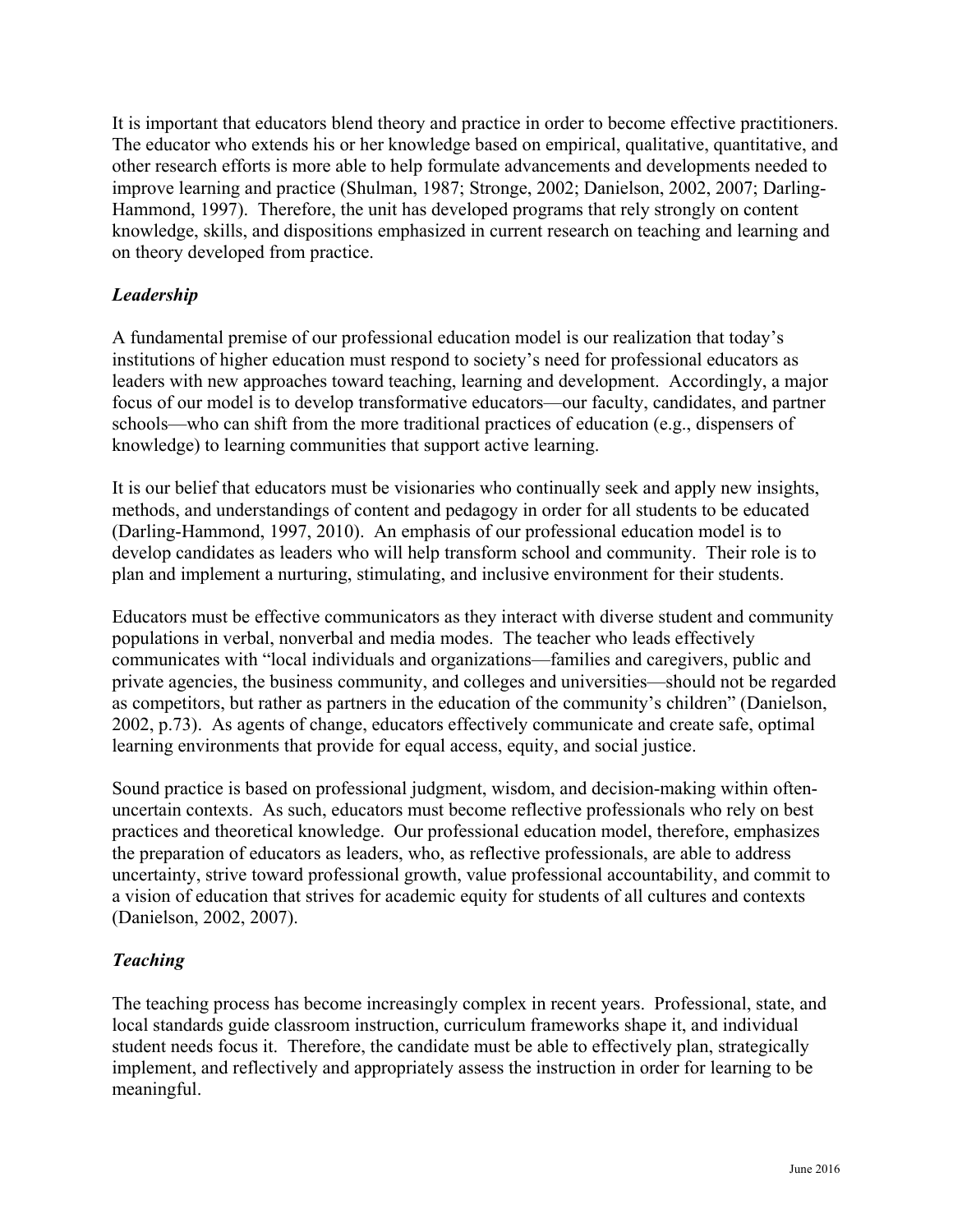Effectively planning differentiated instruction, balanced with uniformly high expectations and professional standards, requires educators to possess essential understandings, skills, and dispositions. Candidates must know and use the research related to best practice techniques; understand the relationship between learning and cognition to meet individual student needs. Candidates analyze their own teaching styles in order to implement a variety of methods in teaching. Research shows that effective teachers continually examine their practices for improvement and advancement (Fielstein and Phelps, 2001, National Research Council, 2000); understand and use appropriate assessment practices related to teaching methodologies and content (Cochran-Smith and Fries, 2001); and apply the complexities of ethics through attitudes, intent, language, and procedures in order to teach effectively and fairly (Campbell, 2004). Such reflective planning embraces Darling-Hammond's (1997) belief that teachers should have the ability to analyze and reflect on their practice, to evaluate the outcomes of their teaching, and to hone and enhance their instructional effectiveness.

It is essential that educators be able to strategically establish learning environments that encourage multiple, meaningful, cooperative experiences among children (Vermette, 1998). Such environments project the feeling that everyone has the opportunity to learn and contribute to the collaborative building of knowledge. This learning environment must be a place in which the needs, problems and experiences of the outside world are merged with the content. This allows students to make connections between the school and workplace and learning in the context of real-life applications.

Educators must make numerous daily decisions in designing instruction, interacting with students, and assessing learning performance and pedagogical effectiveness. Such decisionmaking is strongly dependent on their abilities to assess current performance. Hence, this requires educators to develop expertise in a variety of assessment practices in evaluating student growth and the effectiveness of their own teaching. What then develops is a reflective, evidencebased decision maker who wisely guides an inclusive classroom of students in a learning environment and process that develops into an ongoing pursuit of pedagogical improvement (Schön, 1987).

# **Candidate Proficiencies**

The unit drew from the Interstate New Teacher Assessment and Standards Consortium (1993, 2011), National Board of Professional Teacher Standards (1991, 2004), and revised New York State teacher certification requirements (ongoing) to develop a set of professional standards for the professional education programs. Our working definition of standards comes from the INTASC definition of standards (1993, p. 8) as "a set of principles in terms of desired teacher understandings and practices and their related knowledge, dispositions, and performances." The standards that this unit has developed for candidates prepared within our professional education programs reflect a composite of all three cited professional sets of standards. The key components of our SALT standards reflect the professional standards for beginning teachers cited above.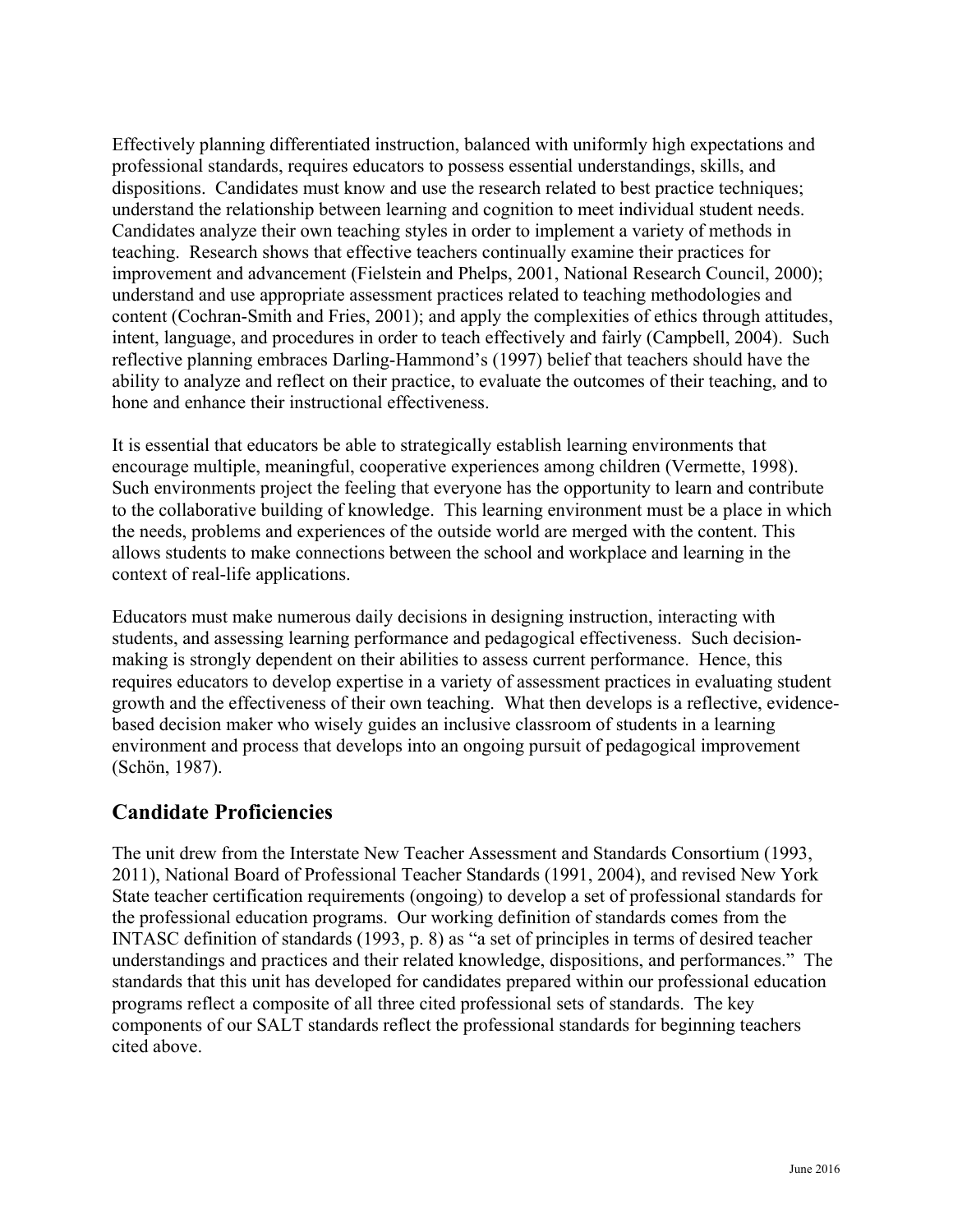## *Service:*

- 1. The teacher *engages students in meaningful learning tasks and helps them value exploration of important issues in their lives* and in the world around them.
- 2. The teacher *creates positive relationships and works collaboratively with families, schools, and community agencies* to improve schools, support student learning, and secure the well being of all students.
- 3. The teacher understands how children from varied cultural backgrounds differ in their approaches to learning and *creates multiple paths to knowledge and uses varied instructional strategies*, while instilling in students respect for *individual and group differences*.

#### *Academics:*

- 4. The teacher *understands the central concepts, tools of inquiry, and the discipline(s)* he or she teaches and can create learning experiences that make these aspects of subject matter meaningful for students.
- 5. The teacher *uses an understanding of child development theories and can provide learning opportunities* that support students' intellectual, social, and personal development.
- 6. The teacher explores *and integrates important themes and topics that appear within and across disciplines* in order to further strengthen the students' knowledge and understanding.

#### *Leadership:*

- 7. The teacher *articulates a clear plan* (vision) for establishing a caring, inclusive, stimulating, and safe classroom environment for all students.
- 8. The teacher *uses knowledge of effective oral, written, and visual communication techniques and technological applications* to foster active inquiry, collaboration, and supportive interaction in the classroom.
- 9. The teacher understands the school environment and structure and actively *engages in professional development opportunities* in order to improve school performance, strengthen professional collaborations, and promote personal teaching effectiveness.

#### *Teaching:*

10. The teacher regularly *analyzes, evaluates, and strengthens the effectiveness* and quality of his or her teaching choices and actions and views all theory and practice through the filter of a Christian worldview.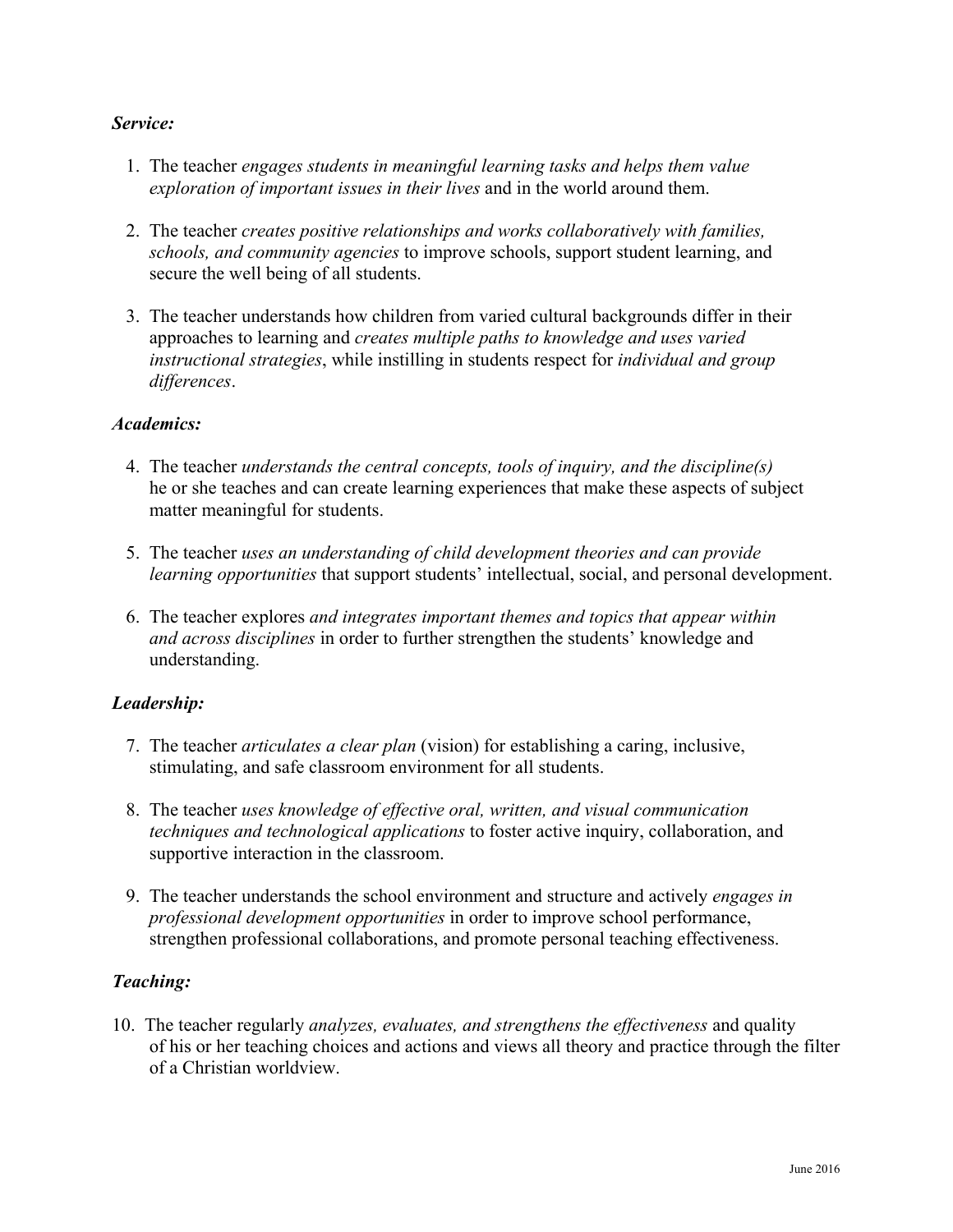- 11. The teacher *creates a learning environment that exemplifies an understanding of group motivation* and encourages positive social interaction, active engagement, cooperative learning, and risk-taking exploration.
- 12. The teacher *uses formative and summative measures*, bases his or her instruction on ongoing assessment, and encourages students to monitor their own learning.

Our standards serve to guide the unit in the preparation of teacher candidates. They also serve as benchmarks for program and candidate assessment. The SALT standards provide coherence between programs and articulate professional commitments to knowledge, teaching competence and student learning.

# **Commitment to Collaboration, Competence, and Student Learning**

## *Overview*

This commitment reflects the belief that one of the most vital educational operational constructs is collaboration between community stakeholders: the college, schools, agencies, and business community. Educators and networked partners must be skilled in working together to facilitate the development and implementation of collaborative learning environments in professional education and P-12 settings (Darling-Hammond, 1997, 2010). Such collaboration for this unit imbues: collaborative endeavors across institutional and organizational boundaries, increased achievement and performance among P-12 students, improved learning and professional development among teacher candidates, improved teaching in college and school settings, and continued professional development among educators and partners. Vukelich and Wrenn (1999) observed that "in quality professional developmental experiences, teams of professionals work collaboratively to develop curriculum, experiment, solve real problems, reflect on pedagogy, and engage in reciprocal observation and feedback."

#### *Unit and School Partner Collaboration*

In March 2001, the Nyack College School of Education's Rockland Campus entered into a partnership with the Nyack Public Schools for the purpose of jointly improving the unit's professional teacher education program and providing a service to K-12 students in the district. This relationship continues. In October 2002, the School of Education's New York City Campus developed a partnership with the New York City Department of Education (formerly NYCBOE), Evangel Christian School, and Manhattan Christian Academy. Partnerships that were formalized in 2011 that remain in effect include Inwood Academy for Leadership Charter School, Riverview Nursery School, and Ridgeway Nursery School and Kindergarten. More recently, partnerships have also been developed with select public, charter and private schools in the New York City metro area, such as Park Slope Christian Academy, Plymouth Church School, Promise Christian Academy, Alternate Learning Center MS 145, the Pre-K Center at 2-26 Washington Street, PS 66, and PS 257.

The intent was to establish ongoing educational partnerships that would enable the School of Education to improve the quality of its teacher education program and provide an educational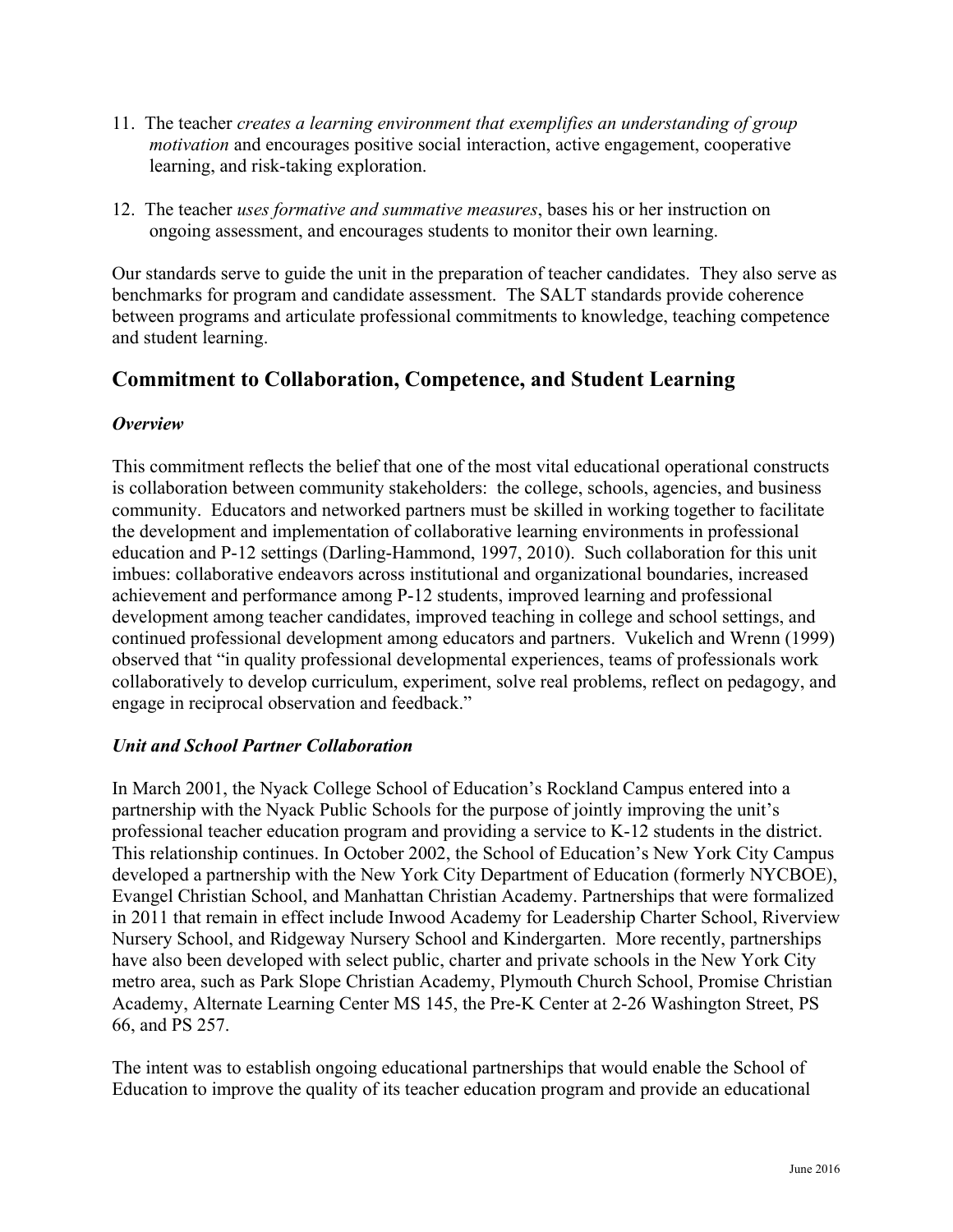outreach through a mutually beneficial collaboration. Ongoing teacher education program improvement is a major focal point for Nyack College's School of Education at both college sites: Nyack College Rockland Campus (RC) and Nyack College New York City (NYC). Through these partnerships, a model for teacher preparation and educational outreach to the surrounding community is being implemented on both campus sites.

# *Purpose and Goals*

The unit and school partnerships developed goals they believe will effectively create the quality of collaboration necessary to fulfill their joint mission statements and effect a positive transformation for P-12 students, teacher candidates, the respective units, and parents and community.

The partnerships reflect a community of educators-learners committed to excellence and leadership in the implementation of best practices in the teaching-learning process and environment, the development of effective educational partnerships in the Nyack community and New York City, and the preparation of committed, capable and caring professional educators. This is done in a way that creates a true collaborative environment. One, it sponsors the development of confident, capable learners at all levels; two, it supports skilled, caring practitioners who are committed to lifelong professional development and successful student learning; and three, it enhances college-school-family-community educational partnerships which support best practices.

#### *Components of the Collaborative Partnerships*

It is the belief of this unit that the following elements are essential components when educators and stakeholders work together to develop a collaborative partnership. First, a collaborative partnership must exist between college faculty and administrators, school administrators, and clinical faculty from public and private schools for the preparation of teacher candidates. Second, there must be opportunity and receptivity for teacher preparation courses to be taught on site in selected schools that incorporate team teaching, team supervision of Nyack College candidates, and direct classroom experiences and assignments for the candidates. Third, professional development opportunities for partners in mentoring, professional growth, technology, and assessment must be embraced.

It is also our belief that three essential needs exist which require planning and preparation for a successful outcome of this collaboration model. These include establishing procedures for selecting, evaluating and maintaining quality clinical faculty, setting aside time for collaborative planning and professional development activities, and working together to ensure that the needs of both Nyack College candidates and P-12 students are met.

#### *Criteria for Partnership Site Selection*

The successful implementation of a new teacher education model requires a willingness on the part of the college and the collaborative school site personnel to modify traditional roles and practices. The foremost criterion for selection is a desire by both administrators and teachers to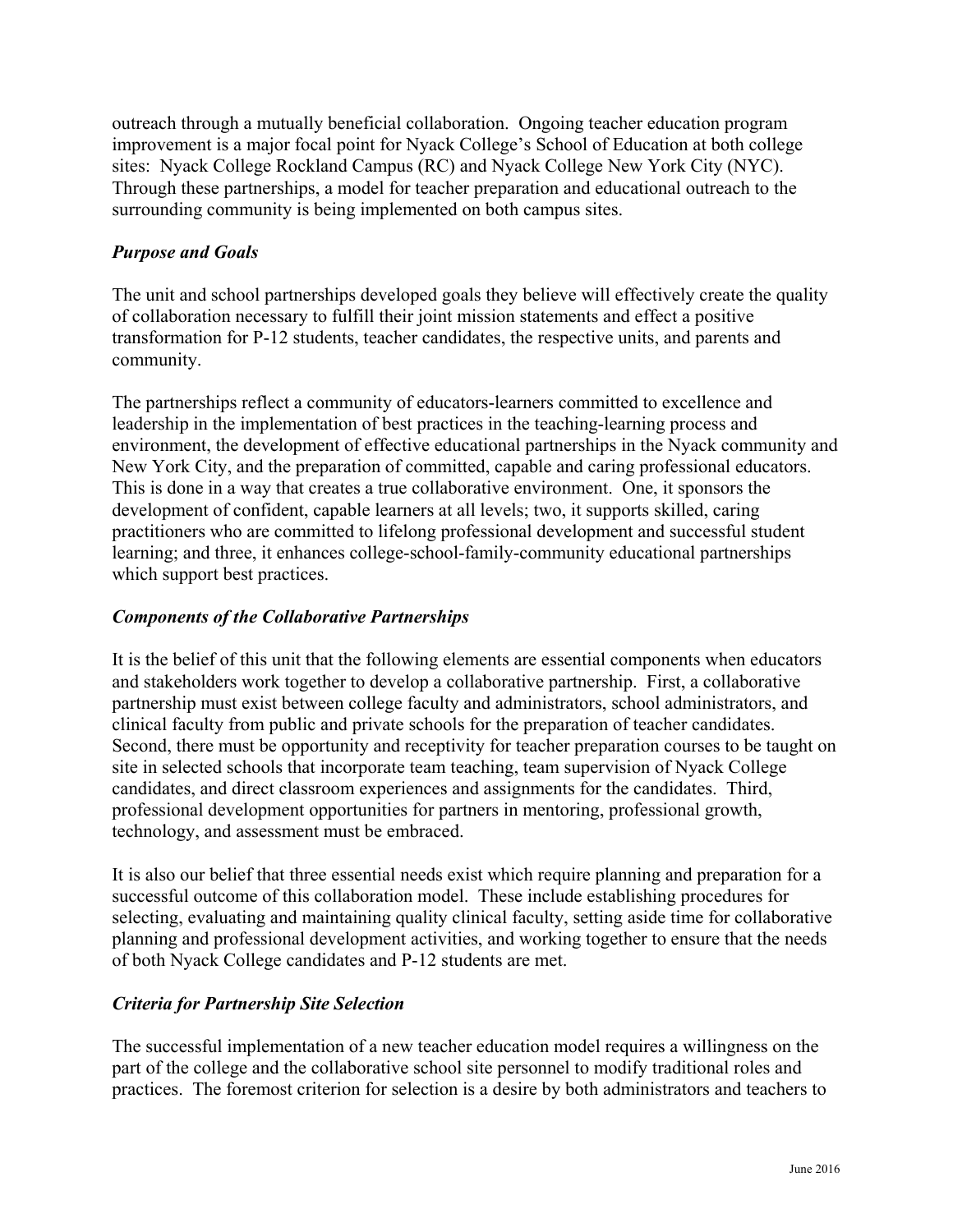influence the preparation of future educators. These collaborative teachers become the sitebased clinical faculty that joins with college professors in developing a community of shared learning and professional growth.

Factors for site selection consideration include: evidence of an ongoing school-wide improvement plan, approval and support of the school district, willingness of the majority of school faculty and staff to collaborate and participate as partners and change agents with a shared responsibility for preparing future educators, and evidence of positive responsiveness to student needs with an emphasis on student success.

# *Benefits for Collaborative Sites*

The intent of the collaboration is to enjoy the benefits of shared ideas on student achievement and teacher candidate preparation, maximize available resources, and create mutual opportunities for shared personal and professional growth. Other benefits include opportunities for staff development and professional growth through collaborative action research, and collaborative conference presentations and participation.

# *Benefits for Collaborative-site Students*

The effectiveness of this delivery model is an emphasis on mutual benefits for both Nyack College teacher candidates and P-12 students. It is the belief of the unit that more personal attention afforded to students can be emphasized, with enhanced student achievement as an outcome.

Additional factors that contribute to enhanced student achievement include an increased adultstudent ratio to support student learning and growth, mentoring (one-on-one tutoring and smallgroup instruction) by Nyack College candidates who serve as role models for the students, and mutual planning by college and collaborative faculty with a specific focus on increasing student performance.

# **Commitment to Diversity**

#### *Overview*

This unit is committed to the respect for and responsiveness to multiple representations of diversity that include racial, ethnic, cultural, linguistic, gender, SES, age, and exceptionality. Rather than view diversity in its singular components, we see it as a collection of parts that interact with each other as a whole. It is the intercultural whole made up of its many parts that together form a rich cultural fabric, something to be valued. Therefore, as part of the mission of the college and unit, there is a commitment to understanding and teaching students in the context of their own culture and the culture of the community.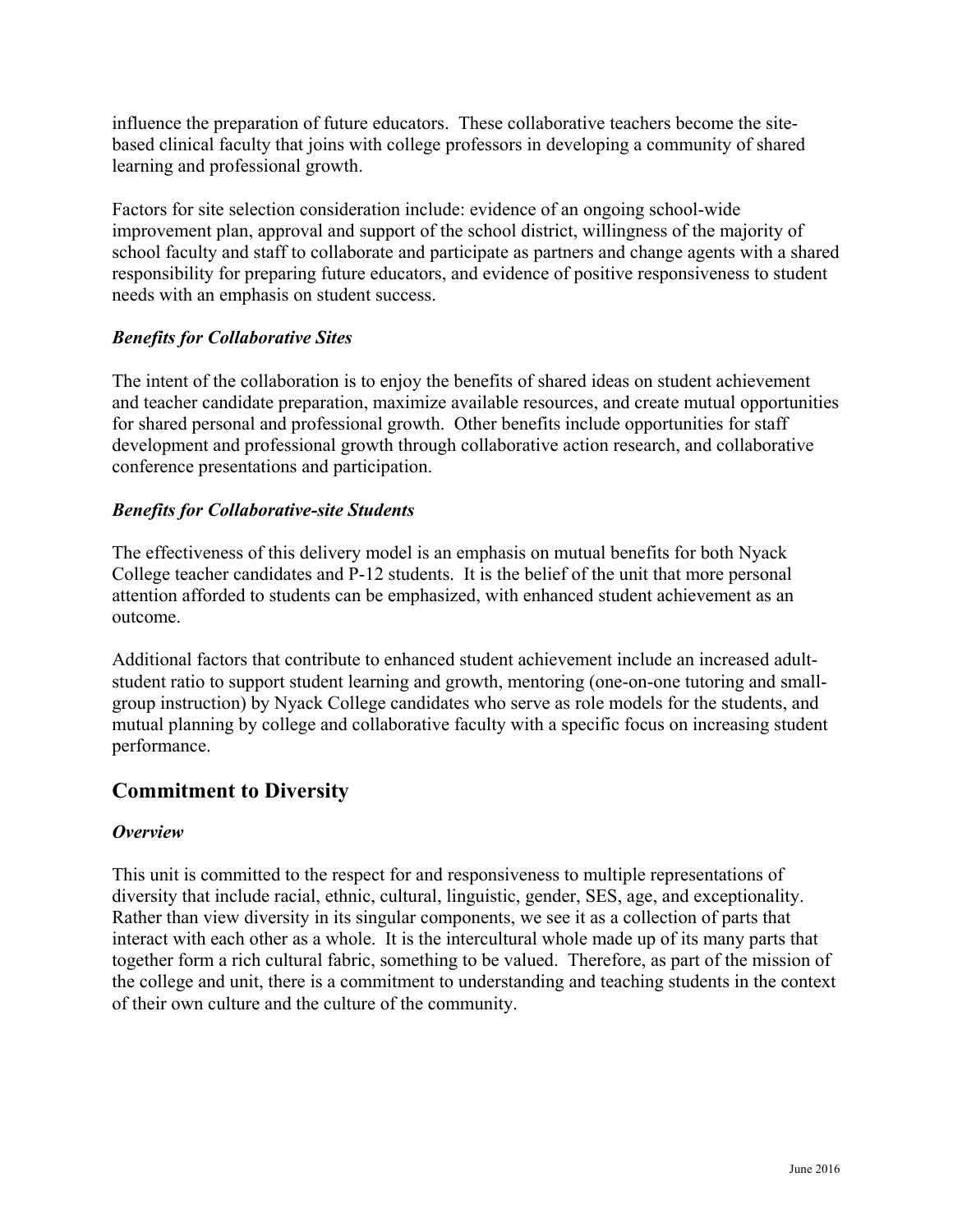The southern area of Rockland County and New York City represent a multicultural, global community at its best. According to the 2015-16 Common Data Set, 75% of our first-time freshmen students were non-White and 60% were women. Candidates within the School of Education's professional education program from the combined college campus sites represent a variety of cultural, racial, language and socioeconomic backgrounds. The NYC Campus enrollment<sup>\*</sup> in 2015-16 was 100% female, 29% Black, 57% Hispanic and 14% two or more races. The Rockland Campus enrollment<sup>\*</sup> for the same year was 86% female, 5% Asian, 18% Black, 9% Hispanic and 68% White. Graduate enrollment (associated with both campuses and online) for 2015-16 was 92% female, 11% Asian, 13% Black, 33% Hispanic, 38% White, and 3% Two or more races.

\*Enrollment is defined as formal admission to the School of Education (typically at the end of sophomore year for undergraduates and at initial admission for graduate students).

## *Design and Implementation of Curriculum and Experiences*

All professional teacher education courses and field experiences are designed to foster candidate understanding of the importance of diversity in teaching, student learning, collaboration, and service. The context of the professional education program is such that candidates are immersed in a multicultural setting and they work with a diverse professional and clinical faculty, P-12 students, and peers.

Teachers in the 21st century must have appropriate dispositions to work with persons from a variety of cultures, backgrounds, and experiences. These teachers must have the ability to treat each person in an equitable manner. The under girding of the framework for the preparation of teachers includes three components: development of **knowledge** of diversity; the refinement of **skills** to work effectively with diversity in students, school faculty, parents, and the community; and, the formation of appropriate **dispositions** to foster mutual respect. Most coursework within the professional education program has specific units or strands that enable candidates to grow in all three areas. Additionally, clinical and field experiences are carefully selected and designed for our candidates to foster such development.

Further, several strategies are in place to infuse diversity into the professional education program. Collaborative school partnerships have been established with schools serving diverse student populations, which provide learning opportunities for both candidates and professional faculty. Continued efforts focus on recruiting diverse candidates and professional faculty. Also, ongoing course content revision, in terms of currency of best practices and content quality, to integrate diversity issues into the curriculum remains an important focus. Borrowing from Irvine (1992), we are reminded that "the litmus test for the ability of [schools, colleges, and departments of instruction] to design culturally responsive teacher education curricula is whether they are successful in providing models of cultural diversity on their own campus" (pp. 86-87).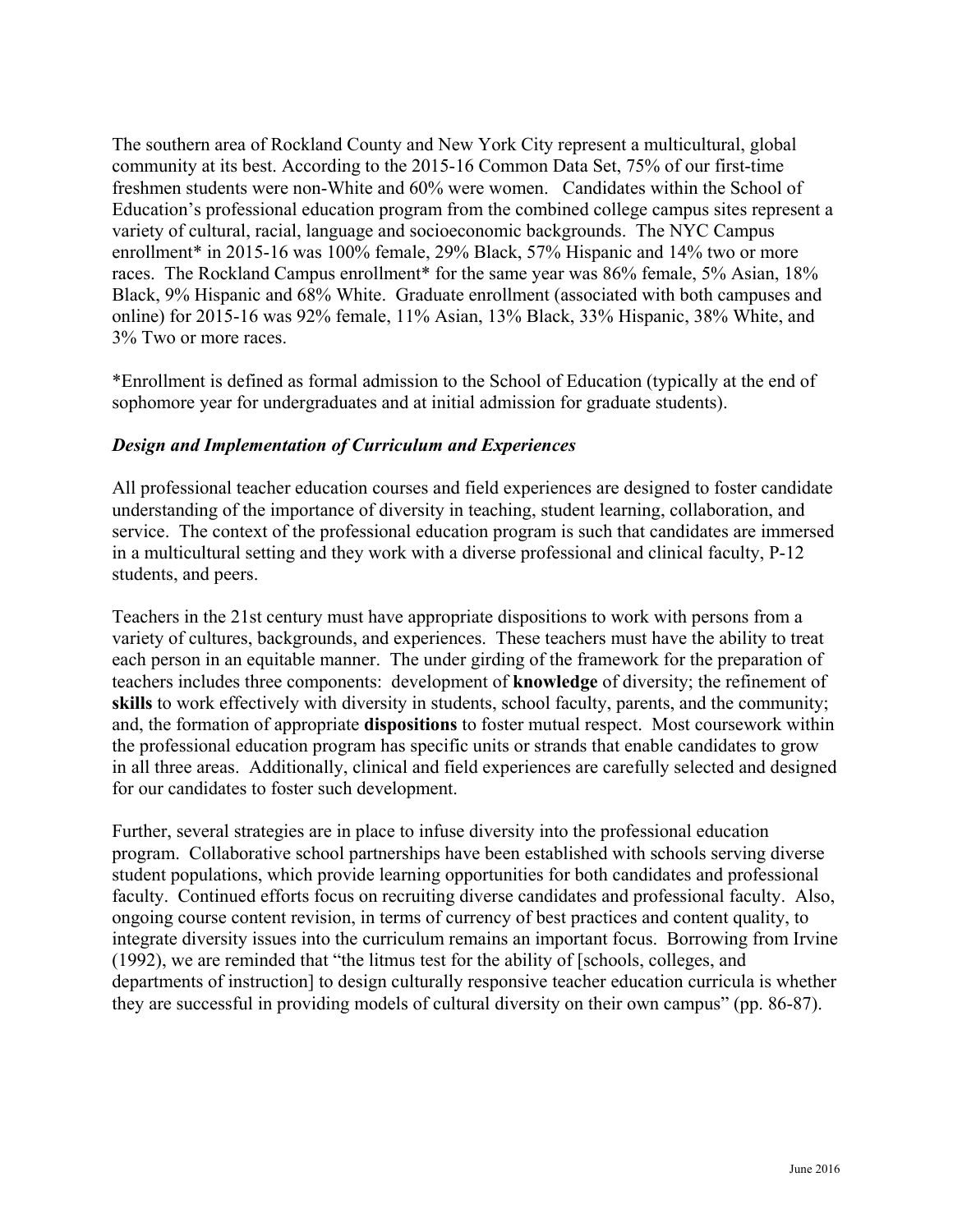# *Experiences Working with Diverse Faculty*

Professional education faculty and school faculty members from diverse groups help provide oncampus instruction in content and professional education courses. Of the twelve full-time and twelve part-time faculty members in the School of Education during 2009-10 academic year, sixteen were female (67%) and eight were male. In terms of ethnicity, nineteen faculty members classed themselves as White (79%), three as Hispanic (13%) and two as Black/non-Hispanic. (see Exhibit 4b-6).

Candidates have ample opportunity to interact with faculty members on both campus sites and in collaborative schools and other schools' faculty who represent diverse ethnic, racial, gender, language, exceptionality, and religious groups. Professional education faculty and school faculty members from diverse groups help provide on-campus instruction in content and professional education courses. Additionally, all field experiences and clinical practices in schools throughout the candidates' professional program provide for ongoing interaction with diverse faculty. In a climate of mutual good-faith effort, collaboration with the school and community, as well as other units, affords quality preparation for candidates to work with a diverse faculty in a variety of educational settings.

# *Experiences Working with Diverse Peers within Professional Education Program*

Candidates in the unit's professional education program from the combined college campus sites represent a variety of cultural, racial, language, and socioeconomic backgrounds. The unit and college, as well as collaborative schools and other schools, are proactive in providing experiences that encourage such participation.

Our professional education program provides opportunity within the curriculum and fieldplacements for candidates to interact and work closely with candidates with exceptionalities and from diverse ethnic, racial, gender, language, socioeconomic, and international groups on campus, in schools, and in other community educational outreaches.

# *Experiences Working with Diverse Students in P-12 Schools*

Candidates from our professional education program are fortunate to have the opportunity to participate in settings with a wide diversity of students. All school settings in the southern New York area are characterized by diversity in culture, ethnicity, language, and religion. Inclusion is a widely accepted practice in the area P-12 schools.

Extensive and substantive field experiences and clinical practices have been developed and are designed to provide candidates interactive participation with exceptional and diverse student populations. Field experience requirements are sequenced and are all directly tied to required courses whose goals and objectives drive field experience assignments. Early field experience requirements include observation and individual tutoring in elementary schools, middle schools, and high schools, which afford extensive exposure to cultural, language, ethnic, racial, economic, and religious diversity and to exceptional populations. Later field experience/practicum requirements expand candidate participation to include clinical assessment and correction, and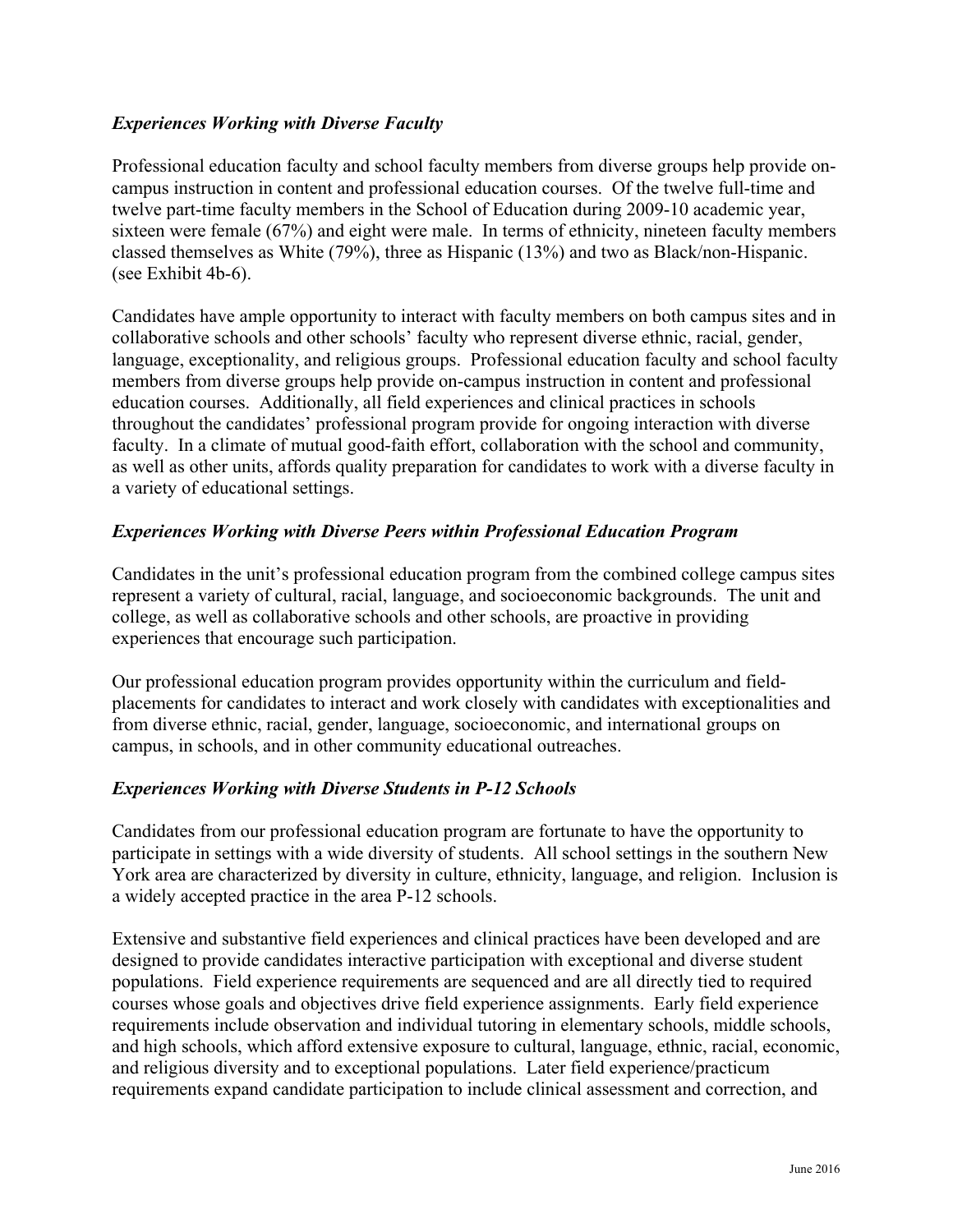small group and whole-class instruction. This is capped by a 14-week internship/student teaching semester, which involves two placements, each at about six weeks, often at these same schools. These experiences provide candidates a deeper level of insight for optimizing learning for all students, as well as strengthening the candidates' effectiveness as teachers.

# **Commitment to Assessment**

#### *Overview*

As New York moves toward a more performance-based assessment of beginning teachers, Nyack College's School of Education has committed to aligning its program standards to reflect these changes. Our unit's professional education programs are evolving toward a performancebased assessment by which programs systematically gather, analyze, and use data for selfimprovement and candidate professional development. These data demonstrate candidate pedagogical proficiencies, including positive effects on student learning and growth. The new CAEP accreditation standards (2013) require documentation of the impact of teacher candidates on the learning of the students they teach.

Consistent with these initiatives, we have developed assessment systems for our applicants and teacher candidates that provide credible evidence regarding the impact of candidate performance on P-12 student learning. Coupled with this, we align ourselves with the recommendations for policy change purported by Darling-Hammond (2010) for alignment of standards, instruction and an assessment system for our teacher candidates as well as for their students. Our professional education programs have developed candidate admissions criteria and assessments specific to its program, NYSED standards, and national professional standards, which provide credible, summative decisions about candidate proficiencies across contexts and knowledge, skill, and disposition domains.

Performance indicators of the twelve exit outcomes have been developed, including examples of performance-based assessments that are infused into programs within our unit. Further, our professional education programs have broadened their assessment strategies by incorporating performance rubrics and self-reflection to more accurately reflect these changes.

# *Qualifications of Applicants*

Selection of candidates for admission into our unit's professional teacher education programs is made with respect to the following criteria:

- Submission of School of Education application
- Completion of preliminary 30-hour community service to students
- Academic qualifications: applicability of academic course work, satisfactory GPA for coursework (minimum of 3.0 cumulative GPA and 3.0 GPA for education courses and academic concentration)
- Dispositional quality: meeting at least 80% of Assessment of Disposition elements
- Completion of ALST (NYS exam for initial teacher licensure)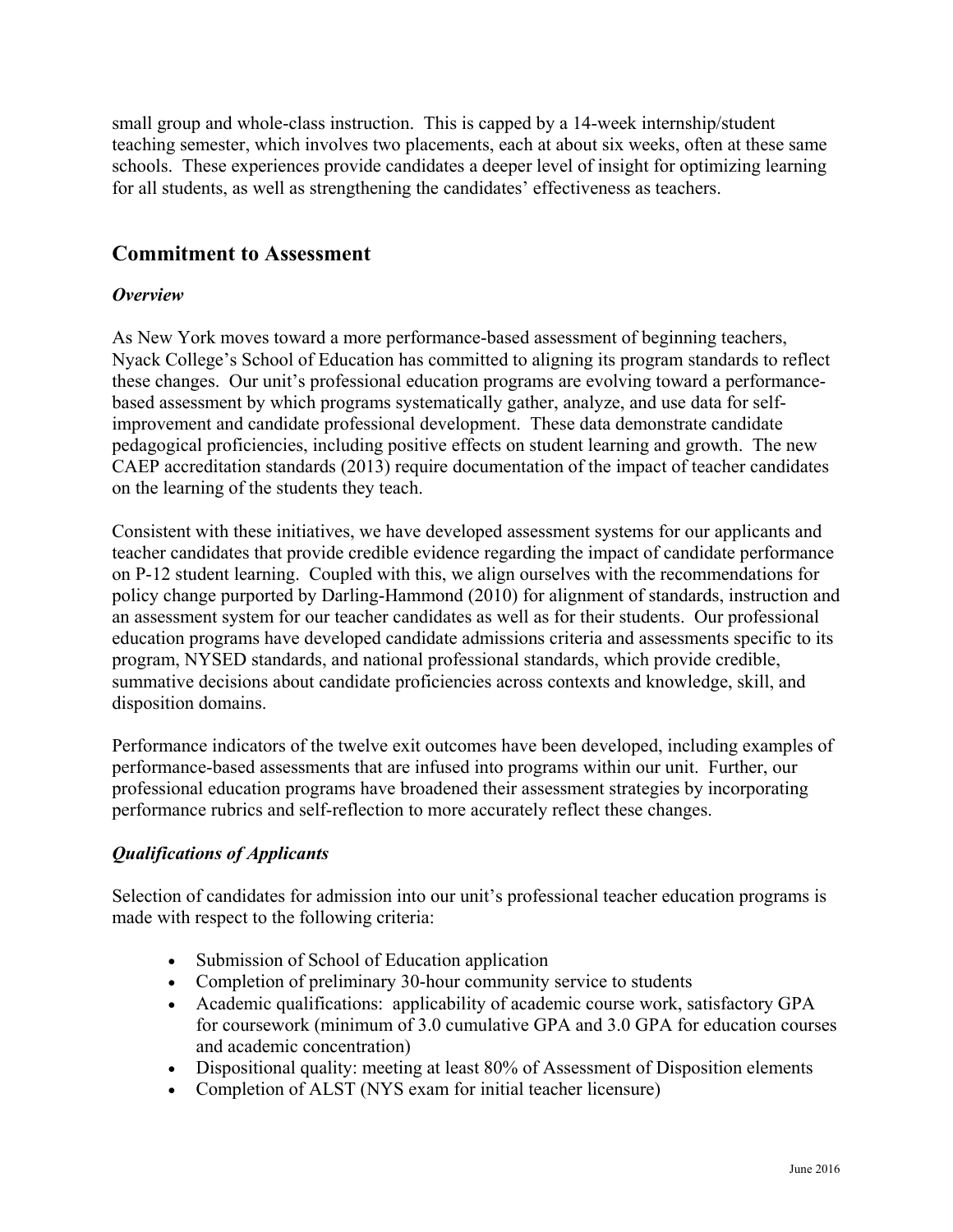# *Performance of Candidates*

The nature of our SALT Standards and our candidate-centered professional education model is an assessment approach. Our assessment system is based on the assumption that assessment should be developmental, ongoing and outcome based. Within this framework, candidates are expected to demonstrate at increasingly higher levels of performance the knowledge, skills, and dispositions set forth in the standards as they progress through each level of the professional education program.

Our assessment system utilizes conventional forms of testing, as well as performance tasks and self-assessments, that are completed in authentic contexts throughout the course and field experience components of our professional education programs. The capstone of our assessment system requires candidates to provide evidence through teaching performance samples, as presented in their culminating teacher performance assessment (edTPA), of the impact of their teaching practice on P-12 student learning.

## *Evaluation and Improvement of the Professional Education Program*

We are committed to the ongoing evaluation and improvement of our unit's professional education programs. The evaluation process is as follows:

- On a semester basis, candidates review the program courses and provide feedback by means of formal course evaluations.
- Each semester, clinical faculty members and college supervisors review candidate performance in field and clinical assignments.
- Each year, collaborative participants meet to review the overall teacher education program.
- Annually, follow-up evaluations are conducted through surveys of graduates.
- Annually, an employer survey of graduate performance is conducted.
- Annually, program evaluations are completed by department heads for the office of institutional research.

The development and continued refinement of our program framework has been achieved in large part through the creation of true partnerships with schools and the larger college community. The faculty in the School of Education collaborates with the professional community in the design and delivery of the teacher preparation program. Meetings are held with teacher education faculty, clinical faculty, and school administrators to provide opportunities for sharing ideas and direction. It is through such assessment procedures that we are able to realize quality program growth and refinement.

# **Commitment to Technology**

#### *Overview*

The development of technological literacy and use is vital to teachers for this new century. Therefore, this unit is committed to the integration of technology into the entire professional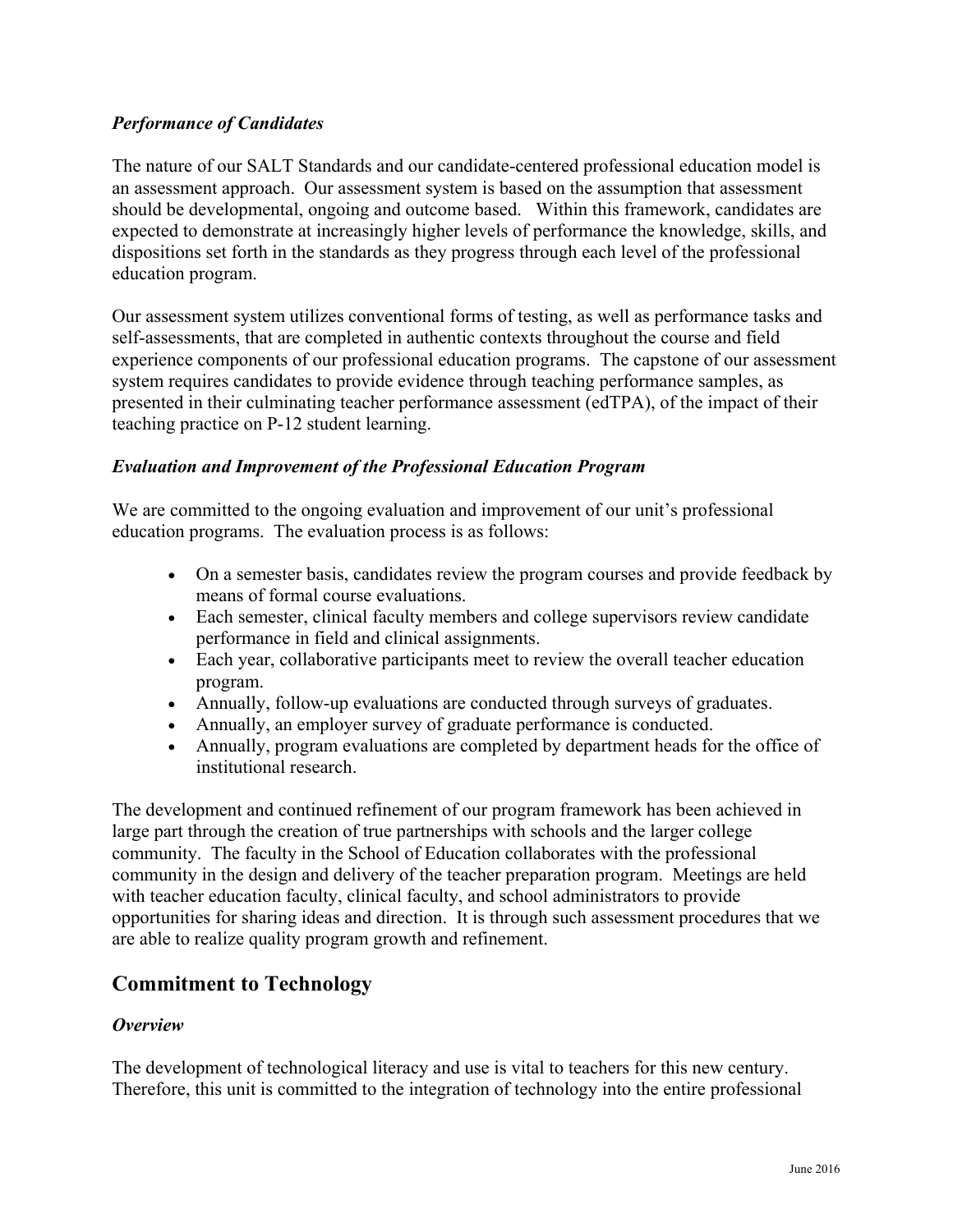education program, including the infusion of technology into all areas of the professional curriculum. Our conceptual framework, Service, Academics, Leadership, and Teaching, reflects our commitment to preparing teacher candidates to use educational technology as a tool to assist all students to learn more effectively. The Nyack College School of Education believes that its professors have both an academic and moral responsibility to prepare teacher candidates with the knowledge, skills, and dispositions to infuse technology into their classroom planning and presentation. Standard 8 of the SALT standards focuses the candidate to use technology as a tool for communication, and Standard 11 verbalizes the use of media as a strategic instructional resource.Skills related to informational and educational technology are integrated throughout foundational and methods coursework and field experiences, clinical practice, and assessments in our teacher education programs.

## *Design and Implementation of Curriculum and Experiences*

The Education faculty has a shared vision of the important role of technology in the preparation of teacher candidates. Throughout our professional education program, candidates are provided opportunity to develop skills in integrating a variety of instructional delivery systems and technologies, and to learn to utilize technologies to develop, manage, and assess information necessary to advance effective teaching and learning. Knowledge, skills, and dispositions related to technology are addressed directly via two mandatory technology courses and are integrated into the syllabi of all education coursework. These courses integrate ISTE frameworks for 21<sup>st</sup> century technology skills. Information fluency, critical thinking, and technological operations and concepts supporting instruction are emphasized in these courses. In addition, an Information Literacy course is now required for all students in all programs in the College.

Students are required to use an internet based assessment program throughout the education program. This system uses LiveText to facilitate on-line submissions and grading of candidate products throughout each program and culminating with the submission of a teacher performance assessment (edTPA) during the capstone clinical experience. The unit is using LiveText to standardize assessments across multiple course sections and locations. Assessments can be evaluated on a class-by-class basis or by a number of other groupings to monitor longitudinal performance of candidates or to compare the performance of candidates in different locations. The end result for the candidate is an electronic collection of products that may be organized into a portfolio for employment.

Candidate performance relative to technology knowledge, skills, and dispositions is assessed at multiple stages in the program, including assessments leading to program admission, qualification for clinical practice, and program completion.

The School of Education recognizes that our technology-rich environment and world culture has created a shift from a teaching in a local context to a global context. The School agrees with Lemke (2010) that our responsibility in adopting this new paradigm is to provide a balance and support for the learner by offering access to and equity of technology resources for each candidate, and a supportive infrastructure that offers a comfortable environment for learning. It also believes that learning should be collaborative; the technology rich classroom should be a place of independent learners, a non-competitive learning community.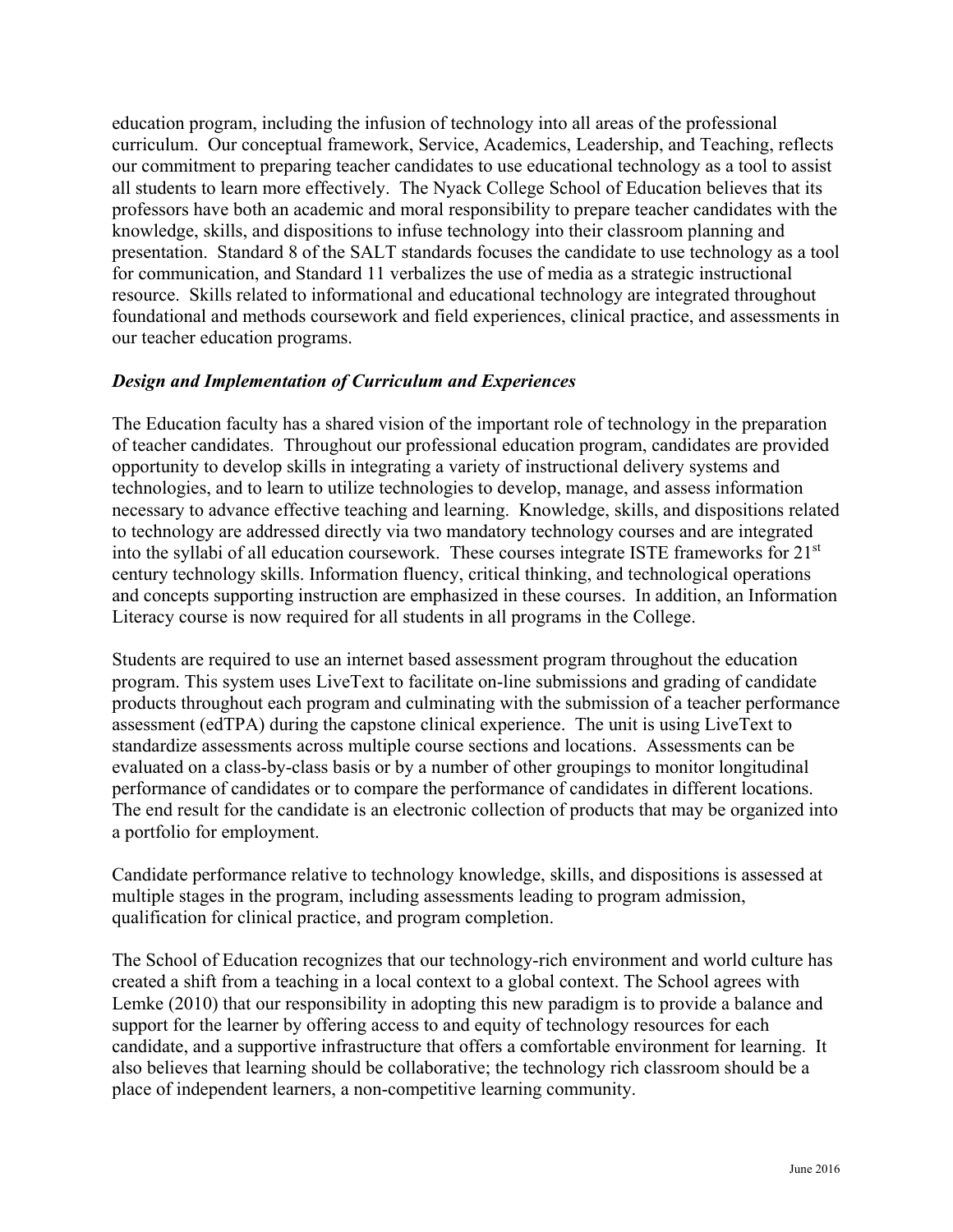Nyack College's School of Education acknowledges that the responsibility of educators is to ensure that today's students are ready to live, learn, work and thrive in this high-tech, global, highly participatory world that is technology dependent (Lemke, 2010).

## *Linkage Between Technology and Conceptual Framework*

Technology is a valuable resource to prepare teacher candidates with the knowledge, skills, and dispositions for Service, Academics, Leadership, and Teaching. Van Dyk (1997) suggests that Nyack's philosophy of a collaborative classroom environment is consistent with teaching "Christianly." Properly infused technology can be a significant contributor to teaching Christianly and collaboratively, especially if used by moral and ethical educators.

Finally, teaching with technology creates a new role for teacher candidates. Teacher candidates must embrace a new philosophy that education must be tied to outcomes, proficiency in core subject knowledge and 21st century skills that are expected and highly valued in school, work and community settings. (Kay, 2010, p. *xx*) Nyack teacher candidates are prepared to infuse technology into their curriculum in a way that reflects the biblical values of this Christian institution, as well. Nyack teacher candidates are fully prepared to effectively and appropriately infuse technology into the school curriculum in a way that reflects  $21<sup>st</sup>$  century proficiencies, professional academic standards, as well as the biblical values of this institution.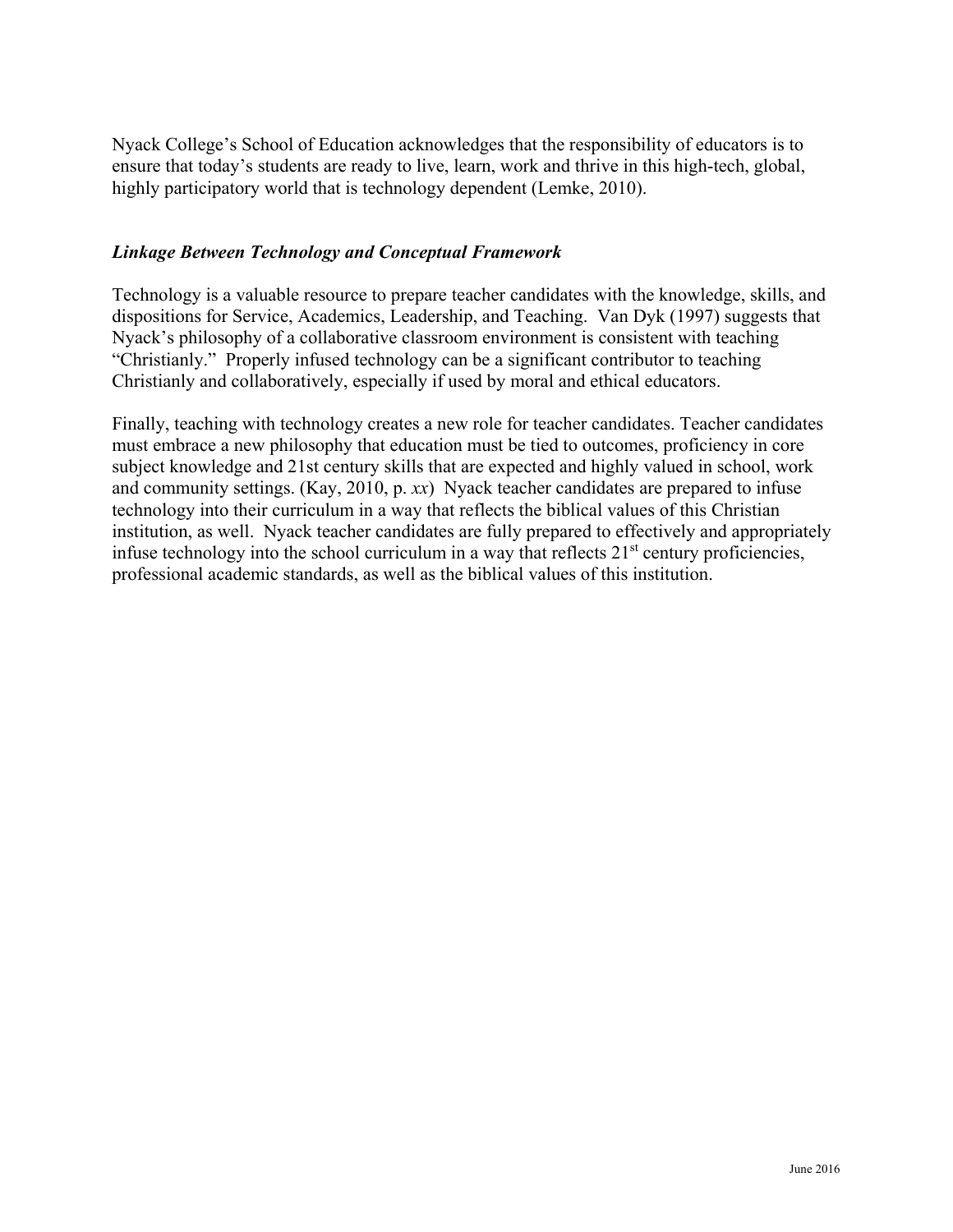#### **References**

- AACTE Committee on Innovation and Technology (Ed). (2008). *Handbook of Technological Content Knowledge (TPCK) for Educators*. New York: Routledge.
- Anderson, R. S. & Speck, B. W. (Eds.). (1998). Changing the way we grade student performance: Classroom assessment and the new learning paradigm*. New Directions for Teaching and Learning*, (74). San Francisco: Jossey Bass.
- Angelo, T. (1995). Reassessing and redefining assessment. *AAHE Bulletin*, *48*(3), 7-9.
- Angelo, T. (Ed.). (1998) Classroom assessment and research: An update on uses, approaches, and research findings*. New Directions for Teaching and Learning,* (75)*.* San Francisco: Jossey Bass.
- Angelo, T. & Cross, K. P. (1993). *Classroom assessment techniques: A handbook for college teachers.* (2nd ed.). San Francisco: Jossey Bass.
- Ayers, W., Hunt, J., & Quinn, T. (Eds.). (1998). *Teaching for social justice*. New York: Teacher's College Press.
- Baker, R. & O'Neal, H. F. (1996). Performance assessment and equity. In Kane, M. B. & Mitchell, R. (Eds.). *Implementing performance assessment: Promises, problems, and challenges.* (pp. 183-199). Mahwah, NJ: Lawrence Erlbaum.
- Banks, J. A., & Banks, C. A. M. (2004). *Multicultural education: Issues and perspectives*. (5th ed.). Boston: Allyn & Bacon.
- Banks, J., Cochran-Smith, M., Moll, L., Richert, A., Zeichner, K., LePage, P., Darling-Hammond, L., Duffy, H. & McDonald, M. (2005). In Darling-Hammond, L. & Bransford, J. (Eds). *Preparing teachers for a changing world: What teachers should learn to be able to do*. (pp. 232-274). San Francisco, CA: John Wiley and Sons.
- Banta, T. W. (2002). *Building a scholarship of assessment.* San Francisco: Jossey-Bass.
- Boettcher, J. V. & Conrad, R. W. (2004). *Faculty guide for moving teaching and learning to the web (2nd ed.)*. United States: League for Innovation in the Community College.
- Brophy, J. (1986). Teacher influences on student achievement. *American Psychologist, 41*(10), 1069-1077.
- Campbell, E. (2004). *The ethical teacher*. New York: McGraw-Hill.
- Carter, G. (1996). Developing community amid change: The challenge of the  $21<sup>st</sup>$  century and beyond. *NCATE Quality Teaching*, 5, 1-2.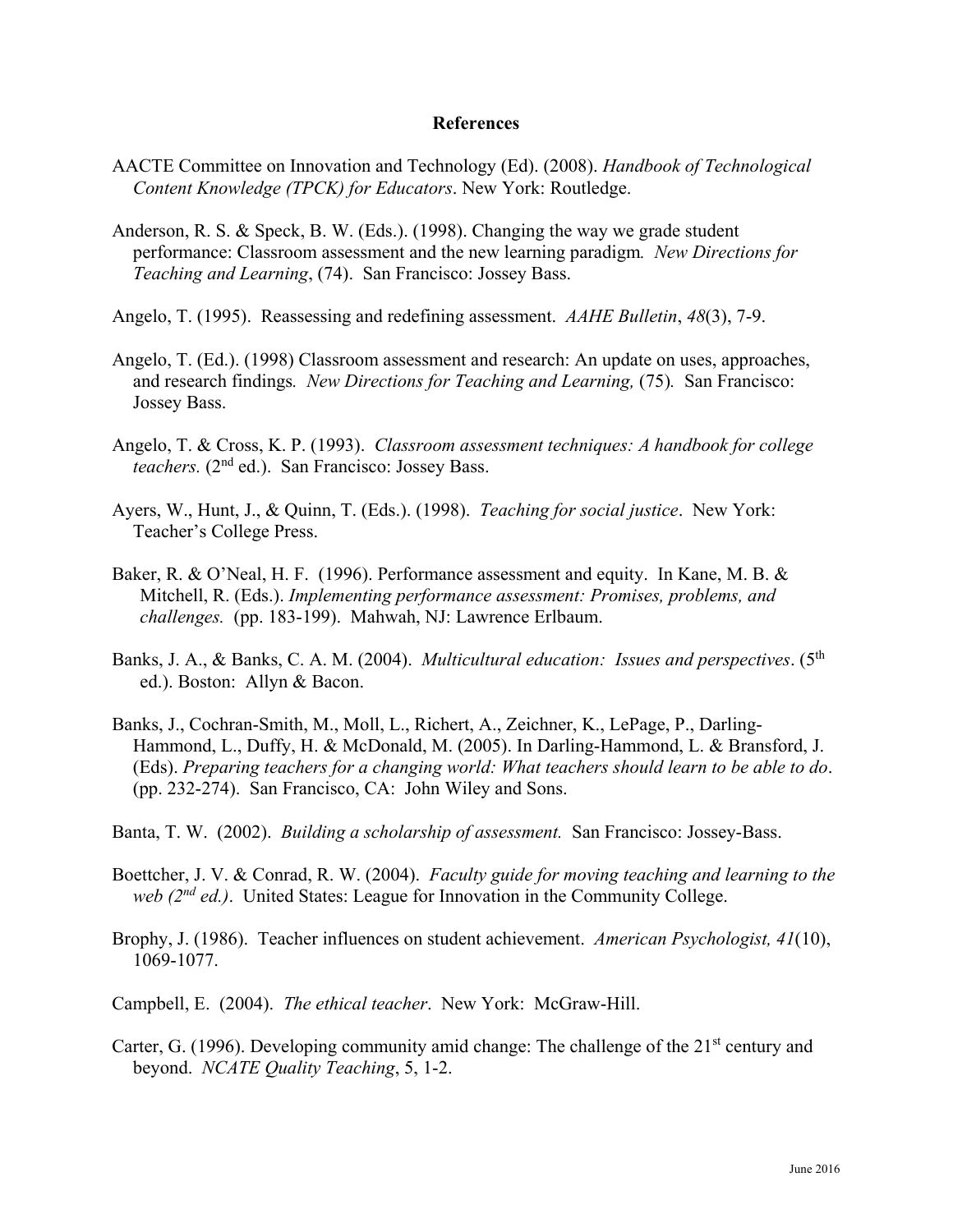- Cochran-Smith, M., & Lytle, S. L. (1999). Relationships of knowledge and practice: Teacher learning in communities. In *Review of Research in Education* (24), 249-306. Washington, DC: American Educational Research Association.
- Cochran-Smith, M., & Fries, M. (2001). Sticks, stones, and ideology: The discourse of reform in teacher education. *Educational Researcher*, *30*(8), 3-15.
- Cochran-Smith, M. & Zeichner, K. (2005). *Studying Teacher Education: The Report of the AERA Panel on Research and Teacher Education*. Mahwah: NJ: Lawrence Erlbaum.
- Dagget, R. & Kruse, B. (1997). *Education is not a spectator sport.* International Center for Leadership in Education, Inc.
- Danielson, C. (2002). *Enhancing student achievement: A framework for school improvement.* Alexandria, VA: ASCD.
- Danielson, C. (2007). *Enhancing professional practice: A framework for teaching.* (2<sup>nd</sup> ed). Alexandria, VA: ASCD.
- Darling-Hammond, L. (1997). *Doing what matters most: Investing in quality teaching*. New York: National Commission of Teaching and America's Future.
- Darling-Hammond, L. (1997). *The right to learn: A blueprint for creating schools that work.* San Francisco, CA: Jossey-Bass Publishers.
- Darling-Hammond, L. (2010)*. The flat world and education: How America's commitment to equity will determine our future.* New York: Teachers College Press.
- Darling-Hammond, L. & Bransford, J. (2005). *Preparing teachers for a changing world: What teachers should learn and be able to do.* San Francisco, CA: John Wiley and Sons.
- Darling-Hammond, L. & Baratz-Snowden, J. (Eds.). (2005). *A good teacher in every classroom: Preparing the highly qualified teachers our children deserve*. San Francisco, CA: Jossey- Bass.
- Darling-Hammond, L., Wise, A. and Klein, S. (1995). *A license to teach*. Boulder, CO: Westview Press.
- Diamond, R. M. (1998). *Designing and assessing courses and curricula: A practical guide.* San Francisco: Jossey Bass.
- Educational Professional Standards Board (1997). *Guidelines for the submission of continuous assessment plans*. Author.
- Fielstein, L., & Phelps, P. (2001). *Introduction to teaching*. Belmont, CA: Wadsworth/Thomson Learning.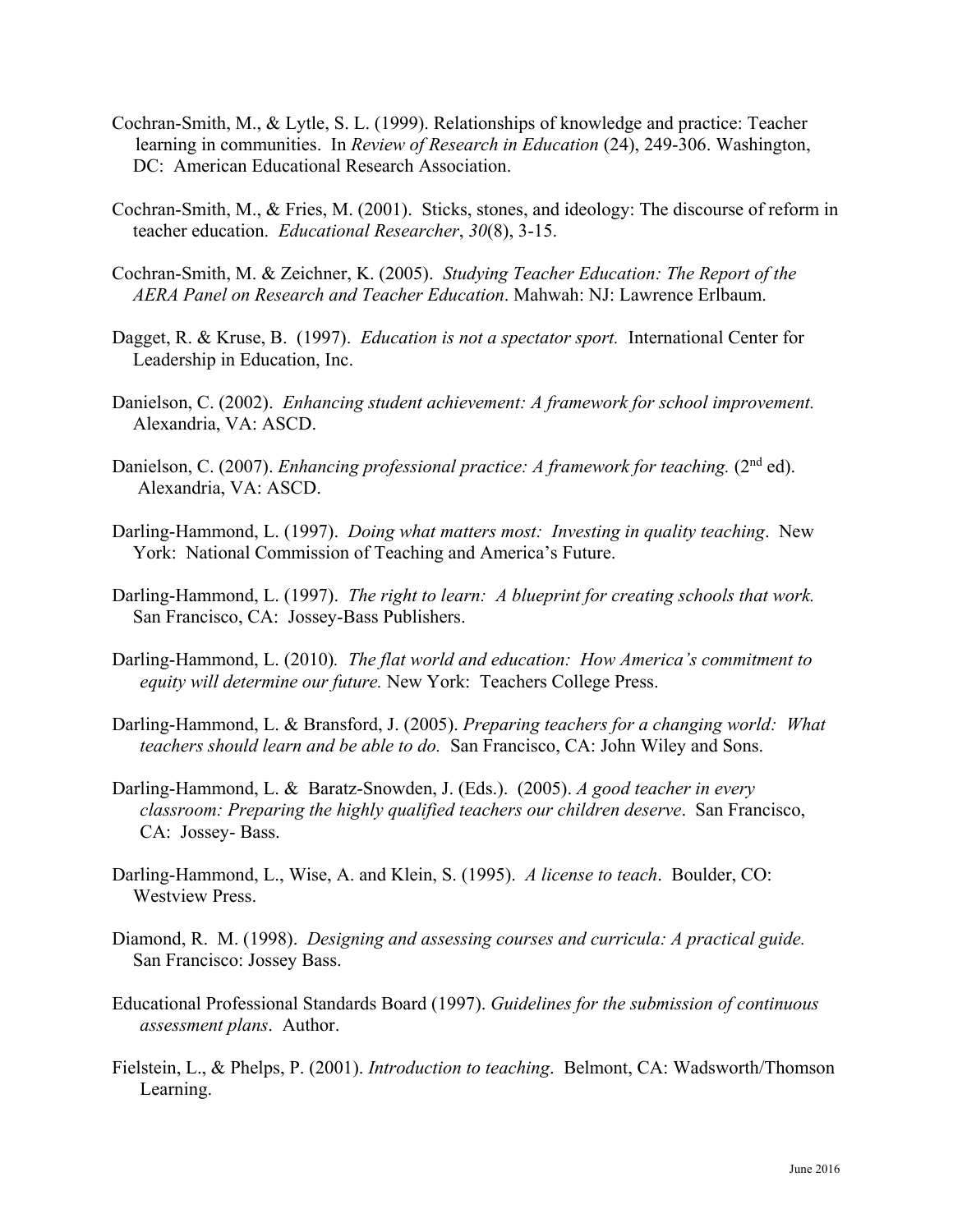Fullan, M. (1993). *The meaning of educational change*. New York: Teachers College.

- Fuller, F. F (1969). Concerns of teachers: A developmental conceptualization. *American Educational Research Journal*, 6, 207-226.
- Gardiner, L. F., Anderson, C., & Cambridge, B.L. (Eds.). (1997). *Learning through assessment: A resource guide for higher education.* Washington, DC: American Association for Higher Education.
- Gay, G. (2000). *Culturally responsive teaching: Theory, research, and practice*. New York: Teachers College Press.
- Gideonse, H., Ducharme, E., Ducharme, M., Collnick, D., Lilly, M., Shelke, E., and Smith, P. (1993). *Capturing the vision*. Washington, DC: American Association for Colleges of Teacher Education.
- Goldhaber, D. D. & Brewer, D. J. (1996). Evaluating the effect of teacher degree level on educational performance. *Developments in School Finance*, 199.
- Goodlad, J. I. (1990). *Teachers for our nation's schools*. San Franscisco: Jossey-Bass.
- Goodlad, J. I. (1994). *Educational renewal*. San Francisco: Jossey-Bass.
- Goodlad, Mantle-Bromley, C., Goodland, S. J. (2004). *Education for everyone: Agenda for education in a democracy*. San Francisco: Jossey Bass.
- Interstate New Teacher Assessment and Support Consortium. (1993). *Model standards for beginning teacher licensing and development: A resource for state dialogue*. Washington, DC: Council of Chief State Officers.
- ISTE (2008). *The ISTE National Education Technology Standards (NETS-T) and performance indicators for teachers*, from http://www.iste.org.
- Irvine, J. (1992). Making teacher education culturally responsive. In Dilworth, M. (Ed.), *Diversity in teacher education: New expectations*. (pp. 79-920. San Francisco: Jossey-Bass.
- Irvine, J. (2003). *Educating teachers for diversity: Seeing with a cultural eye*. New York: Teachers College Press.
- Kay, K. (2010). Foreword: 21st century skills: Why they matter, what they are, and how we get there. In J. Bellanca & R. Brandt, (Eds.). *21st century skills: Rethinking how students learn,* xiii-xxxi.
- Lemke, C. (2010). Innovation through technology. In J. Bellanca & R. Brandt, (Eds.). *21st century skills: Rethinking how students learn,* 243 – 272.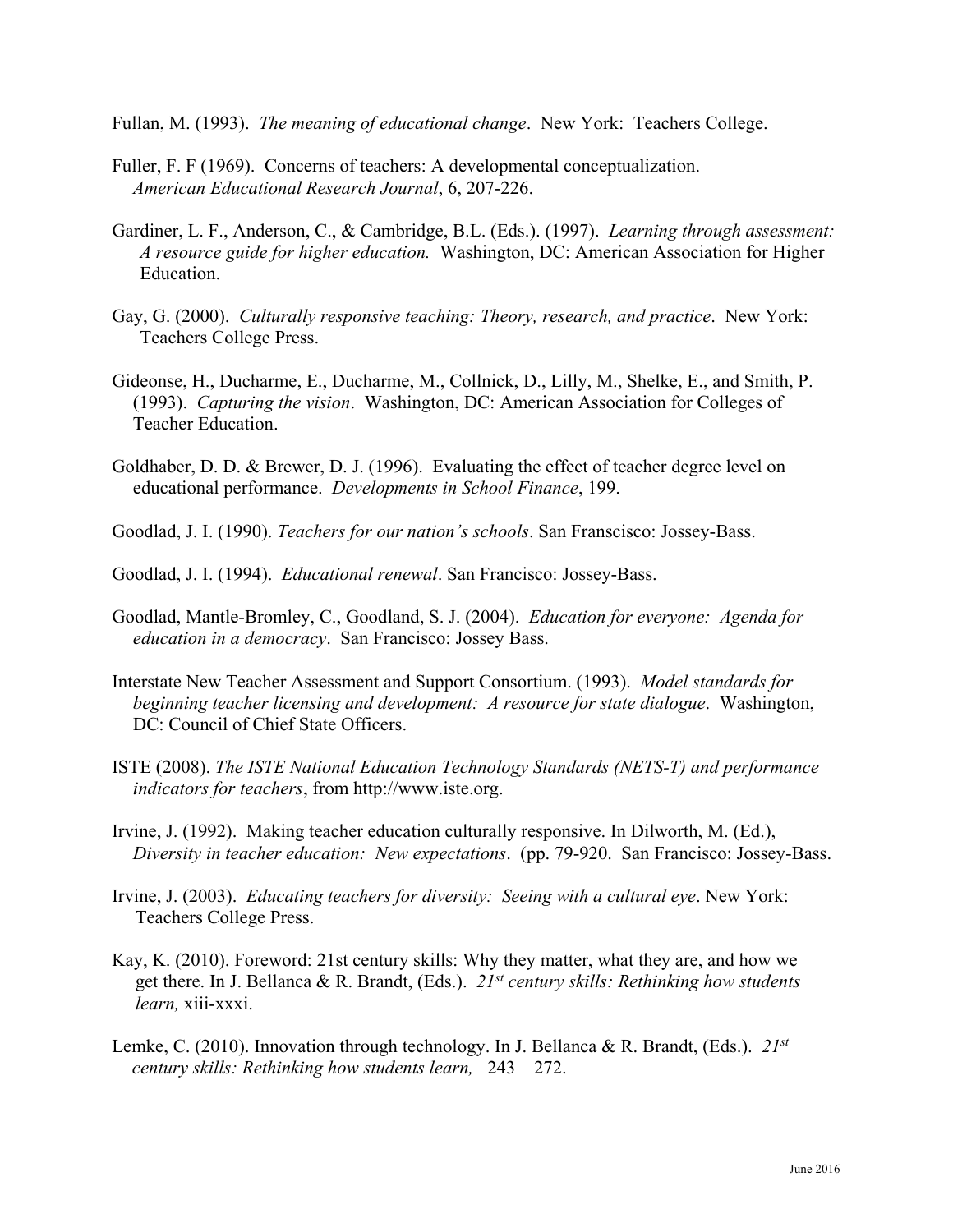- Lew, A. & Bettner, B.L. (1998). *Responsibility in the classroom: a teacher's guide to understanding and motivating students*. United States: Connections Press.
- Likona, T. & Davidson, M. (2005). *Smart and good high schools: developing excellence and*  ethics for success in school, work, and beyond. Center for the 4<sup>th</sup> and 5<sup>th</sup> Rs, SUNY at Cortland and Character Education Partnership (CEP), Washington, D.C.
- Lyons, N., Stroble, B. & Fischetti, J. (1997). The idea of the university in an age of school reform: The shaping force of professional development schools. In M. Levine & R. Trachtman (Eds.). *Making professional development schools work: Politics, practice, and policy.* (pp. 88-111). NY: Teachers College Press.
- McAllister, G., and Irvine, J. (2000). Cultural competency and multicultural teacher education. *Review of Educational Research*, 70, 3-24.
- McTighe, J. (1997). What happens between assessments? (December 1996/January 1997). *Educational Leadership,* 6-12.
- Messick, S. (1994). The interplay of evidence and consequences in the validation of performance assessments. *Educational Researcher*, *23*(2), 13-23.
- National Board for Professional Teacher Standards. (1991). *Toward high and rigorous standards for the teaching profession: Initial policies and perspectives of the National Board for Professional Teaching Standards*. Washington, DC: Author.
- National Board for Professional Teacher Standards. (1994). *What teachers should know and be able to do*. Washington, DC: Author.
- National Board for Professional Teaching Standards. (2004). *The five core propositions*, from http://www.hpbts.org/the\_standards/the\_five\_core\_ propositions.
- National Commission on Teaching and America's Future. (1998). *What matters most*. Washington, DC: Author.
- National Council for Accreditation of Teacher Education. (2008). *NCATE 2008 unit standards*. Washington, DC: Author.
- National Research Council. (2000). *How people learn: Brain, mind, experience, and school.*  Washington, DC: National Academies Press.
- National Research Council. (2001). *Knowing what students know: The science and design of educational assessment. Committee on the Foundations of Assessment.* Pelligrino, J., Chudowsky, N., and Glaser, R., (Eds.). Board on Testing and Assessment, Center for Education. Washington, DC: National Academy Press.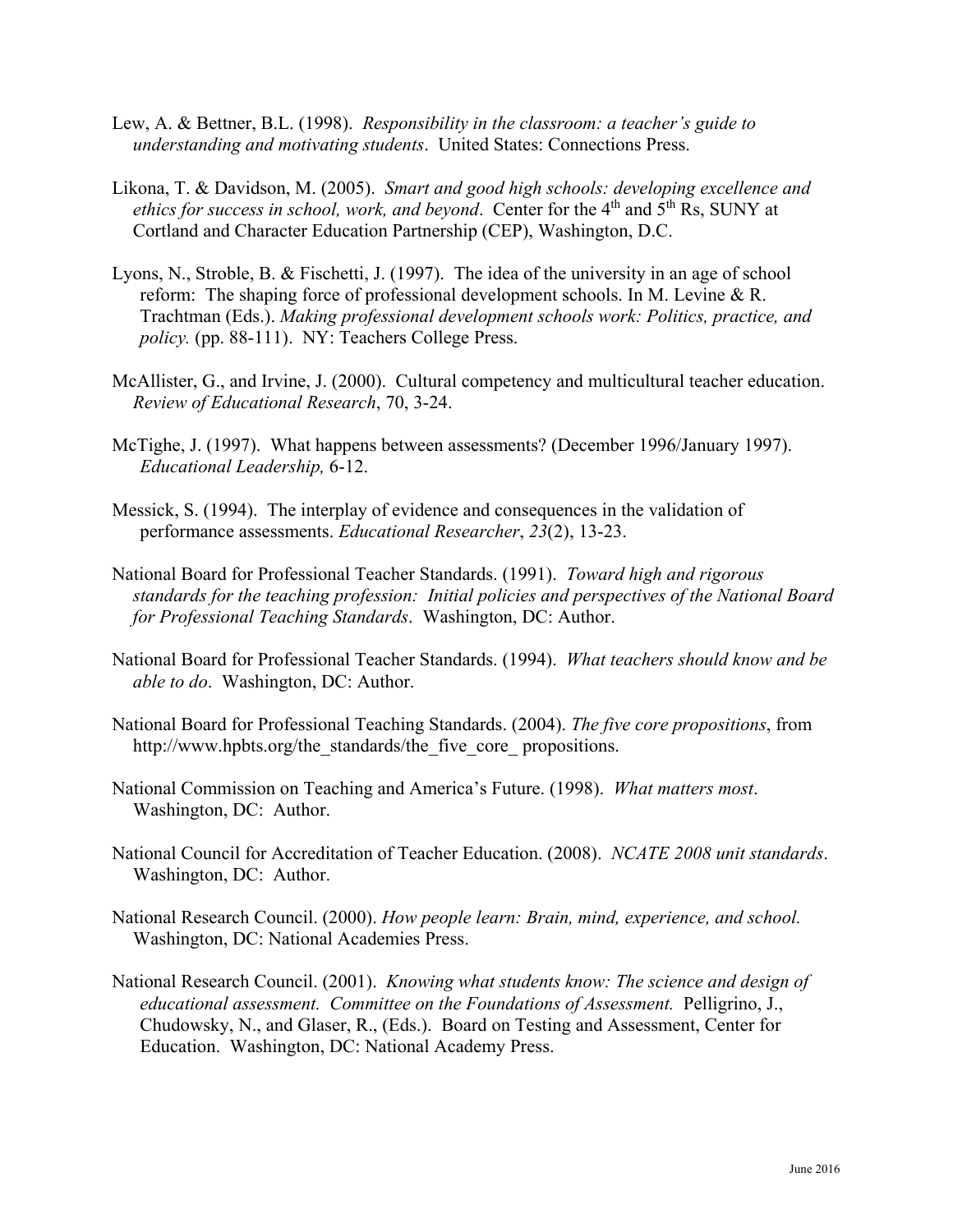- Nieto, S. (2000). *Affirming diversity: The sociopolitical context of multicultural education.* New York: Longman.
- Noddings, N. (1992). *The challenge to care in schools: An alternative approach to education*. New York: Teachers College Press.
- Noddings, N. (1997). A morally defensible mission for the schools in the  $21<sup>st</sup>$  century. In E. Clinchy (Ed.), *Transforming public education: A new course for America's future.* New York: Teachers College Press.
- Palmer, P. (1998). *The courage to teach: Exploring the inner landscape of a teacher's life.* San Francisco: Jossey-Bass.
- Schőn, D.A. (1987). *Educating the reflective practitioner: Toward a new design for teaching and learning in the professions*. San Francisco: Jossey-Bass.
- Shulman, L. (1987). Knowledge and teaching: Foundations of the new reform. *Harvard Educational Review*, 57, 1-22.
- Shulman, L. (1986). Those who understand: Knowledge growth in teaching. *Harvard Educational Review*, 15, 4-14.
- Sizer, T. (1992). *Horace's school: Redesigning the American high school*. Boston: Houghton-Mifflin.
- Shepard, L., et al. (2005). Assessment. In L. Darling-Hammond & J. Bransford (Eds). *Preparing teachers for a changing world.* Jossey-Bass, 275-326.
- Solomon, R. & Levine-Rasky, C. (1996). When principle meets practice: teachers' contradictory responses to antiracist education. *Alberta Journal of Educational Research, 42*(1), 19-33.
- Stronge, J. (2002). *Qualities of effective teachers*. Alexandria, VA: Association for Supervision and Curriculum Development.
- Suskie, Linda. (2001). *Assessment to promote deep learning: Insight from AAHE's 2000 and 1999 assessment conferences.* Washington: American Association for Higher Education.
- Swanson, D., Norman, G., & Linn, R. (1995). Performance-based assessment: Lessons from the health professions. *Educational Researcher, 24*(5), 5-11.
- Sykes, G. and Plastrik, P. (1993). *Standard setting as educational reform (Trends and Issues Paper No. 8*). Washington, D.C.: ERIC Clearinghouse on Teacher Education and the American Association for Colleges and Teachers.